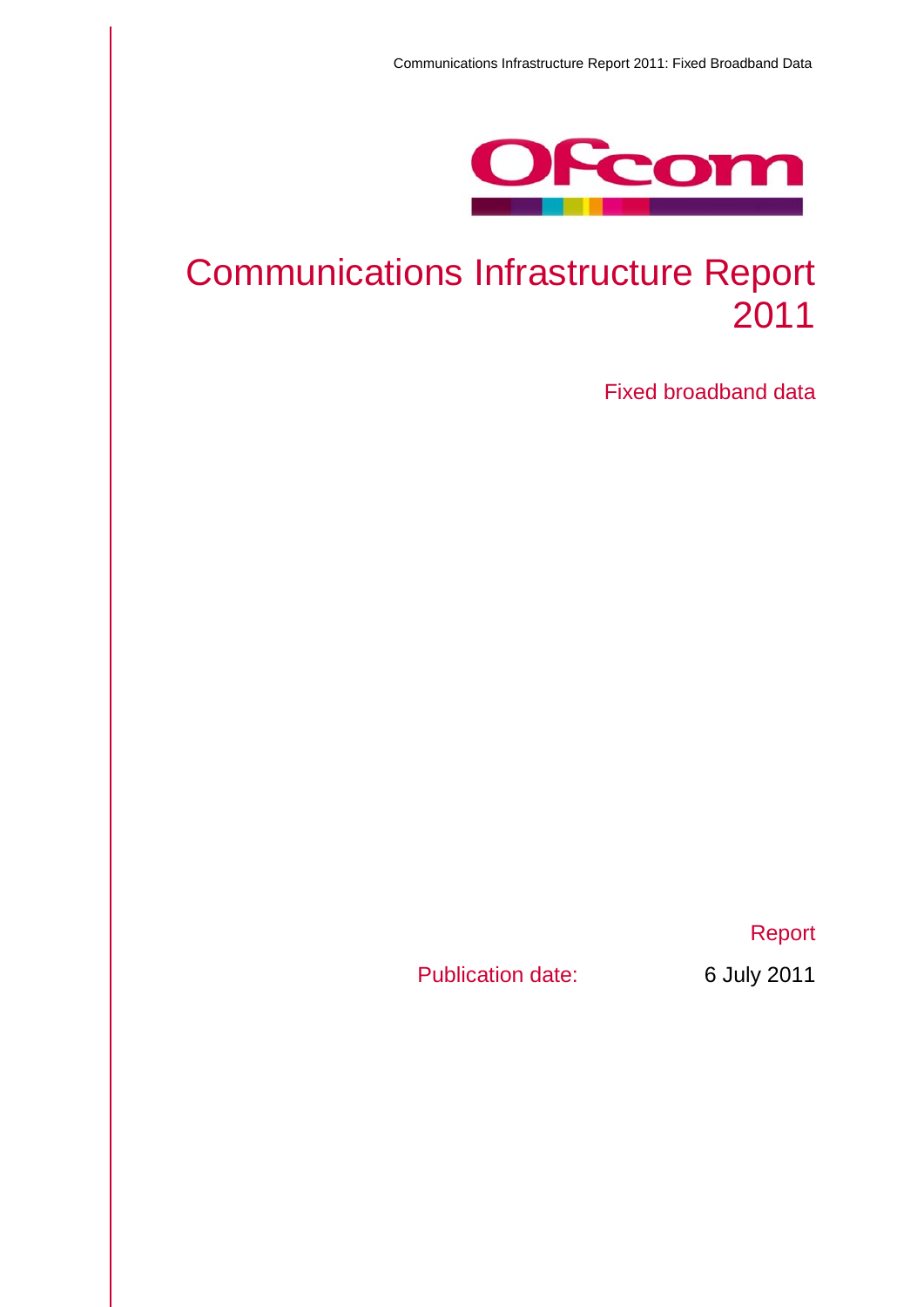# **Contents**

| <b>Section</b> |                           | Page           |
|----------------|---------------------------|----------------|
| $\mathbf 1$    | Introduction              | $\overline{2}$ |
| $\overline{2}$ | Fixed broadband in the UK | 6              |
| 3              | Next steps                | 10             |
| Annex          |                           | Page           |
| 1              | UK fixed broadband data   | 11             |
| $\overline{2}$ | Detailed methodology      | 18             |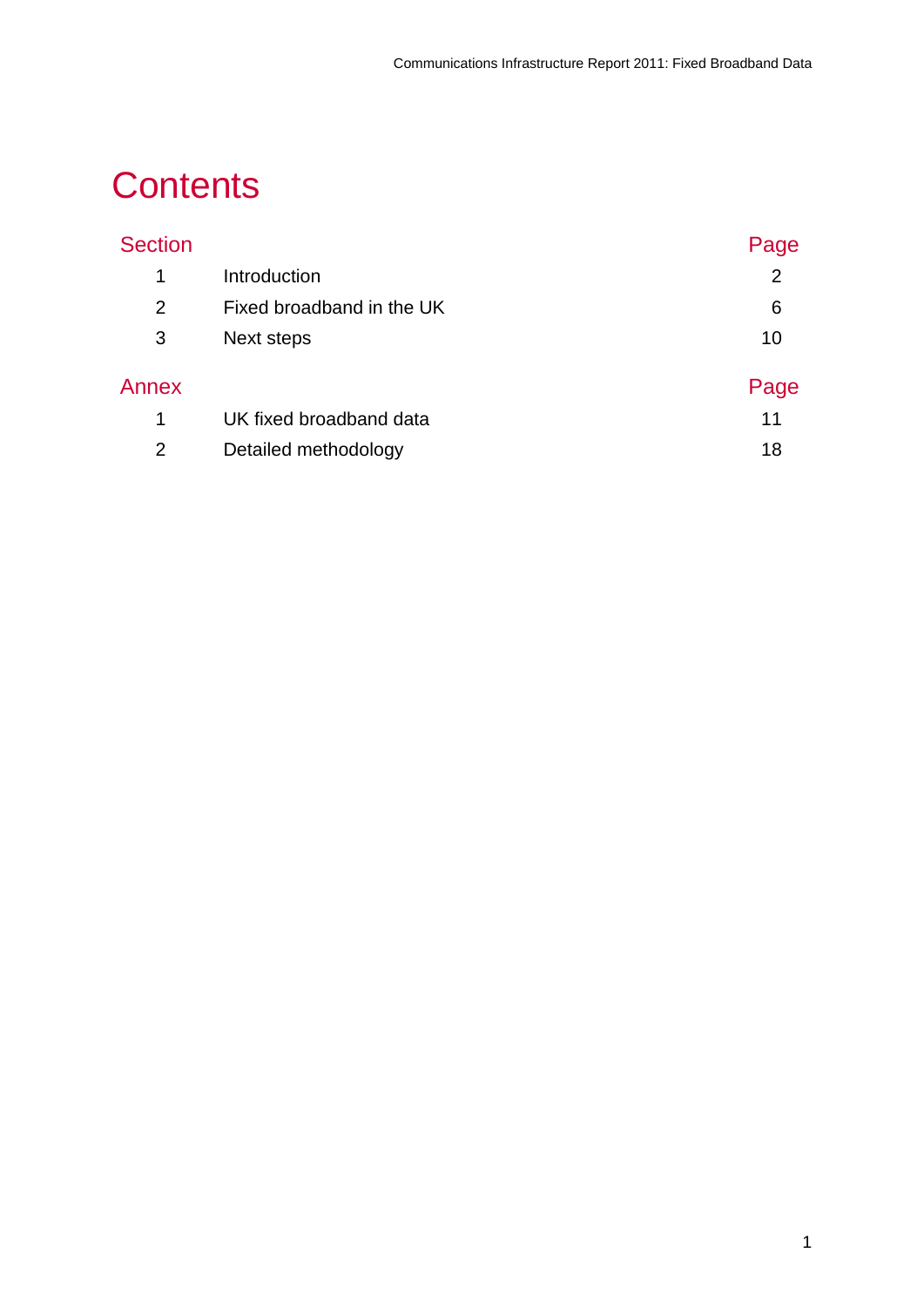### **Section 1**

# <span id="page-2-0"></span>**Introduction**

### **Background**

- 1.1 The Digital Economy Act 2010 gave Ofcom a new duty to report to the Secretary of State for Culture, Media and Sport every three years on the state of the UK's communications infrastructure. The first report is due later this year.
- 1.2 The first report will include information on the networks and services used by the majority of UK consumers. These include voice and data services carried over fixed and mobile networks as well as digital TV and radio broadcasts.
- 1.3 Government has placed particular importance on the availability and take up of broadband services. In a speech on 12 May 2011 Jeremy Hunt, the Secretary of State for Culture, Media and Sport, outlined government's ambitions to provide all homes and businesses in the UK with access to at least 2Mbit/s broadband and that superfast broadband<sup>[1](#page-2-1)</sup> should be available to 90 per cent of people in each local authority area.
- 1.4 The government has allocated £530m to assist in providing the UK with the best superfast broadband network in Europe by 2015 and is encouraging local authorities to develop their own broadband plans setting out how superfast broadband access will be rolled-out in their area. Local authorities will be able to apply for a share of the £530m.
- 1.5 Due to the importance placed on this matter, the Secretary of State has requested that Ofcom bring forward the publication of the data relating to fixed broadband networks and services that we were compiling for the Infrastructure Report. This data will be valuable to local authorities in developing their broadband plans and will thereby help accelerate the rate at which the benefits of improved broadband infrastructure can be delivered to UK citizens and consumers.
- 1.6 This report includes the data that the Secretary of State has requested and will form part of the main Infrastructure Report. Further information on next steps is provided in section 3.

<span id="page-2-1"></span> <sup>1</sup> Superfast broadband services are generally considered to be those that run at over 24Mbit/s.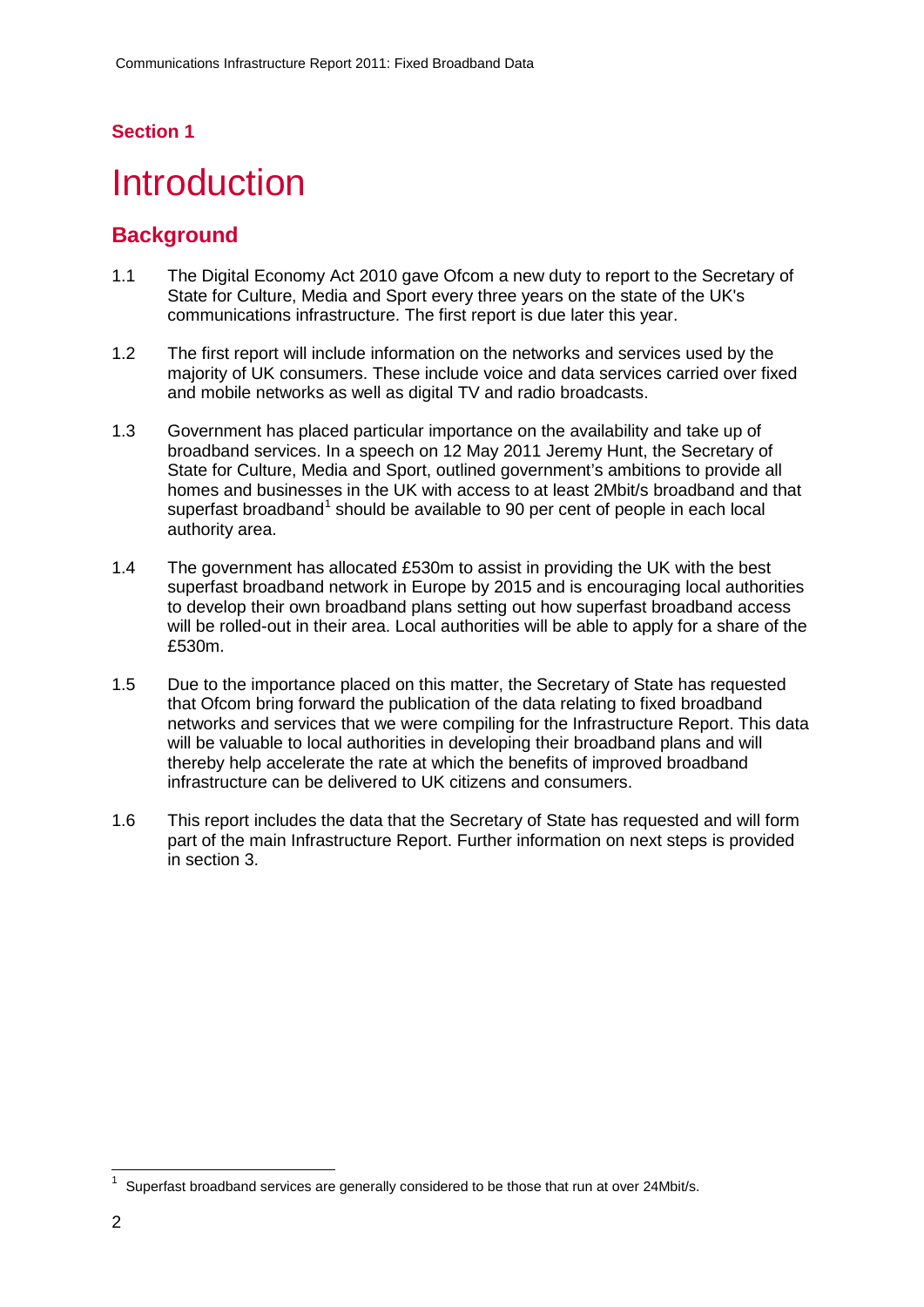# **Scope of report**

- 1.7 This report provides data on various aspects of broadband services delivered over fixed telecoms networks.
- 1.8 The large majority of broadband services in the UK are provided using either telephone lines maintained by Openreach (part of the BT Group) or via Virgin Media's cable network. However, this report also includes data from Kingston Communications which is the sole operator of the telephony network in Hull, Wight Cable which operates cable services on the Isle of Wight and Digital Region which has built a superfast broadband network in South Yorkshire. There are a number of other companies already providing superfast broadband in different parts of the UK, but these have not been included in the analysis as their current scale is unlikely to have a significant impact on the overall results.<sup>[2](#page-3-0)</sup>
- 1.9 In addition to collecting data from the infrastructure providers, we have also analysed data from the leading retail Internet Service Providers (ISPs) to ascertain average broadband speeds and assess the percentage of consumers currently not receiving broadband at speeds of 2Mbit/s or more.
- 1.10 This report does not consider broadband delivered using wireless technologies, nor does it consider high speed data connections provided primarily to business customers using traditional 'leased lines'.
- 1.11 The report includes four metrics which are important indicators of the state of broadband throughout the UK:

| <b>Broadband take-up</b>      | The number of existing broadband connections as a<br>proportion of residential and non-residential addresses. |
|-------------------------------|---------------------------------------------------------------------------------------------------------------|
| Average modem sync            | The average maximum speeds of the existing broadband                                                          |
| speed                         | connections                                                                                                   |
| <b>Superfast availability</b> | The percentage of addresses which are within the<br>coverage area of superfast broadband networks             |
| <b>Receiving less than</b>    | The percentage of existing broadband connections                                                              |
| 2Mbit/s                       | currently not achieving 2Mbit/s downstream speeds.                                                            |

- 1.12 Data on superfast broadband take-up has not been included in the above metrics. Latest published figures from Virgin Media<sup>[3](#page-3-1)</sup> and BT<sup>[4](#page-3-2)</sup> suggest there are fewer than 500k subscribers to superfast broadband across the UK, equating to fewer than 3% of broadband homes. Due to the current low take-up and commercial sensitivity of the number and location of these subscribers we have chosen not to include superfast broadband take-up in this report. As take-up of superfast broadband increases we will seek to include this data in future reports.
- 1.13 Data is provided for each "tier 1" local authority. This is the level at which the government expects most local broadband plans to be developed.<sup>[5](#page-3-3)</sup> Terminology

<span id="page-3-0"></span> <sup>2</sup> See <http://stakeholders.ofcom.org.uk/binaries/telecoms/policy/local-fibre-access.pdf> for details of regional superfast broadband projects

<sup>3</sup> 150k subscriber to the up to 50 Mbit/s service announced in Q1 2011 results

<span id="page-3-2"></span><span id="page-3-1"></span><sup>4 144</sup>k subscribers to BT Infinity announced in Q4 2011 results

<span id="page-3-3"></span><sup>5</sup> Broadband plans for Northern Ireland, Wales and Scotland may be developed by the devolved Governments.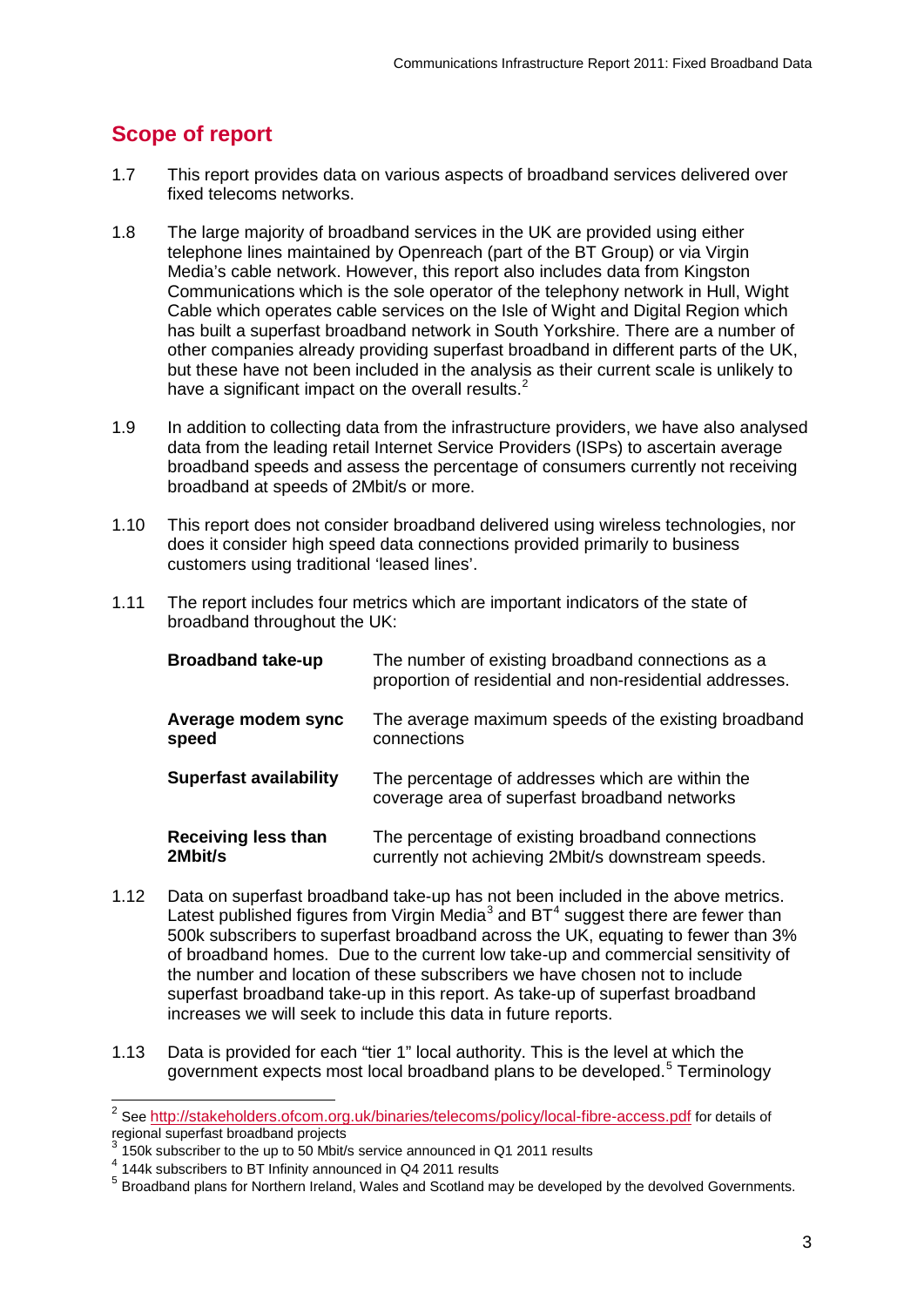varies among the different countries making up the UK, but broadly speaking the areas relate to English Metropolitan and Non-Metropolitan Counties, Unitary Authorities, Metropolitan Districts and Council Areas. [6](#page-4-0) In total we are reporting on 200 different administrative authority areas.

1.14 It should be noted that the data will primarily be of interest to local authorities in developing their local broadband plans. Because broadband availability and speeds can vary significantly over relatively small geographic areas the granularity of the data presented in this report will be of limited value to consumers in making purchasing decisions. Ofcom has previously published consumer guides on choosing a broadband service<sup>[7](#page-4-1)</sup> and most Internet Service Providers (ISPs) provide information on their websites on availability of products in different geographic areas along with estimates of broadband speeds available at individual addresses.

# **Methodology**

- 1.15 The methodology by which the data has been compiled has been developed with two key objectives:
	- i) To provide a robust dataset that allows broadband to be compared in different parts of the UK; and
	- ii) To use an easily repeatable methodology which will allow the analysis to be undertaken on a regular basis to allow changes in broadband to be tracked over the coming years.
- 1.16 This report assumes the reader is reasonably familiar with the different technologies used to deliver broadband over fixed lines. Further background information on broadband technologies and the factors that affect their performance can be found in Section 10 of our most recent UK fixed broadband speeds research published in March 2011.<sup>[8](#page-4-2)</sup>
- 1.17 Details of the methodology are provided in Annex 2. However, there are a number of important points to note.
	- Our **broadband take-up** figure represents the number of non-superfast fixed broadband connections as a percentage of residential and non-residential addresses in the area. It does not include superfast broadband connections or broadband delivered over mobile, wireless or satellite. For these reasons, this metric is not directly comparable with broadband take up figures we have published in previous reports and which are based on the results of consumer surveys.
	- The 'modem sync speed' is the maximum rate at which data is transferred from the ISP to the end users across their broadband connection. We have calculated the **average modem sync speed** in each area for services delivered over telephone lines and cable connections.<sup>[9](#page-4-3)</sup> However, the measure will not always

<span id="page-4-0"></span> <sup>6</sup> See [http://www.statistics.gov.uk/geography/admin\\_geog.asp](http://www.statistics.gov.uk/geography/admin_geog.asp) for more information on administrative geographic areas<br>7 See http://consumers.ofcom.org.uk/files/2009/07/bbchoice.pdf

<span id="page-4-1"></span>

<span id="page-4-2"></span><sup>8</sup> See section 10 of http://stakeholders.ofcom.org.uk/binaries/research/telecoms-research/bbspeeds2011/bb-<br>speeds-nov-2010.pdf

<span id="page-4-3"></span>We have combined modem sync speeds of ADSL connections with the headline speeds of cable broadband connections. See Annex 2 for details.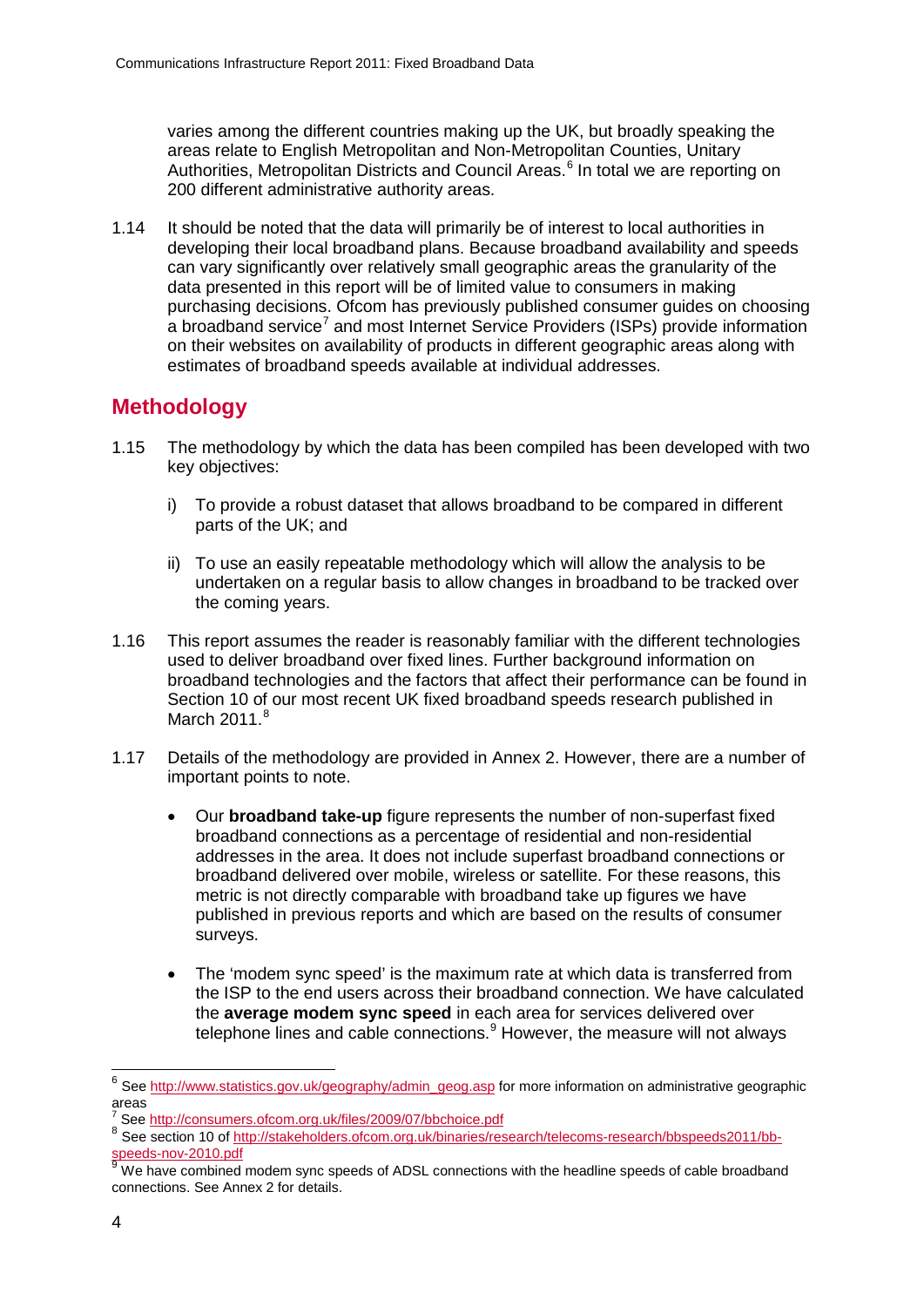correspond exactly to the speeds experienced by consumers. The actual average speeds experienced by consumers when using the internet will typically be slightly lower due to factors such as traffic congestion; data overheads associated with sending data across the internet and the performance of the servers to which the consumers is connecting. For these reasons the average modem sync speeds presented in this report are not directly comparable with the average speeds reported in Ofcom's previous research into broadband speeds.<sup>[10](#page-5-0)</sup> However, this metric does provide a reliable indicator of the capability of the broadband infrastructure, it can easily be tracked over time and data is available to undertake analysis on a detailed geographic basis.

• The **superfast availability** metric includes all of the areas where Virgin Media is able to provide broadband services via its cable network and those areas outside Virgin's network where the Digital Region<sup>[11](#page-5-1)</sup> and Openreach have deployed Fibre to the Cabinet (FTTC) technology at a telephone exchange.

For the Openreach FTTC deployments, the metric reflects the percentage of premises that are within the catchment area of a FTTC enabled telephone exchange. However, in practice some premises may not be able to receive superfast services. This is because some street cabinets within the exchange area may not be upgraded at the same time as the exchange. Even where a cabinet has been upgraded, some lines may be too far from the fibre enabled cabinet to achieve high speeds.

Typically, 80% to 90% of premises within an exchange area will be enabled in the initial deployment phase; hence the metric we have used may over estimate superfast broadband availability in non cabled areas. However, further coverage may be achieved in these areas at a later date as new technologies are developed and the commercial case for investment improves.

• The percentage of homes **receiving less than 2Mbit/s** download speeds is calculated from a large sample of existing customers using broadband delivered over telephone lines. The number of connections with modem sync speeds of 2.2 Mbit/s<sup>[12](#page-5-2)</sup> or less is divided by the total number of non superfast broadband connections. It is important to note that many customers achieving speeds of less than 2Mbit/s could take action to achieve higher speeds (see below).

<span id="page-5-0"></span><sup>10</sup> Se[e http://stakeholders.ofcom.org.uk/market-data-research/telecoms-research/broadband-speeds/speeds-nov](http://stakeholders.ofcom.org.uk/market-data-research/telecoms-research/broadband-speeds/speeds-nov-dec-2010/)[dec-2010/](http://stakeholders.ofcom.org.uk/market-data-research/telecoms-research/broadband-speeds/speeds-nov-dec-2010/)

<span id="page-5-1"></span>Se[e http://www.digitalregion.co.uk/dr-project](http://www.digitalregion.co.uk/dr-project) for details

<span id="page-5-2"></span><sup>&</sup>lt;sup>12</sup> See Annex 2 for details of why 2.2Mbit/s has been used rather than 2.0Mbit/s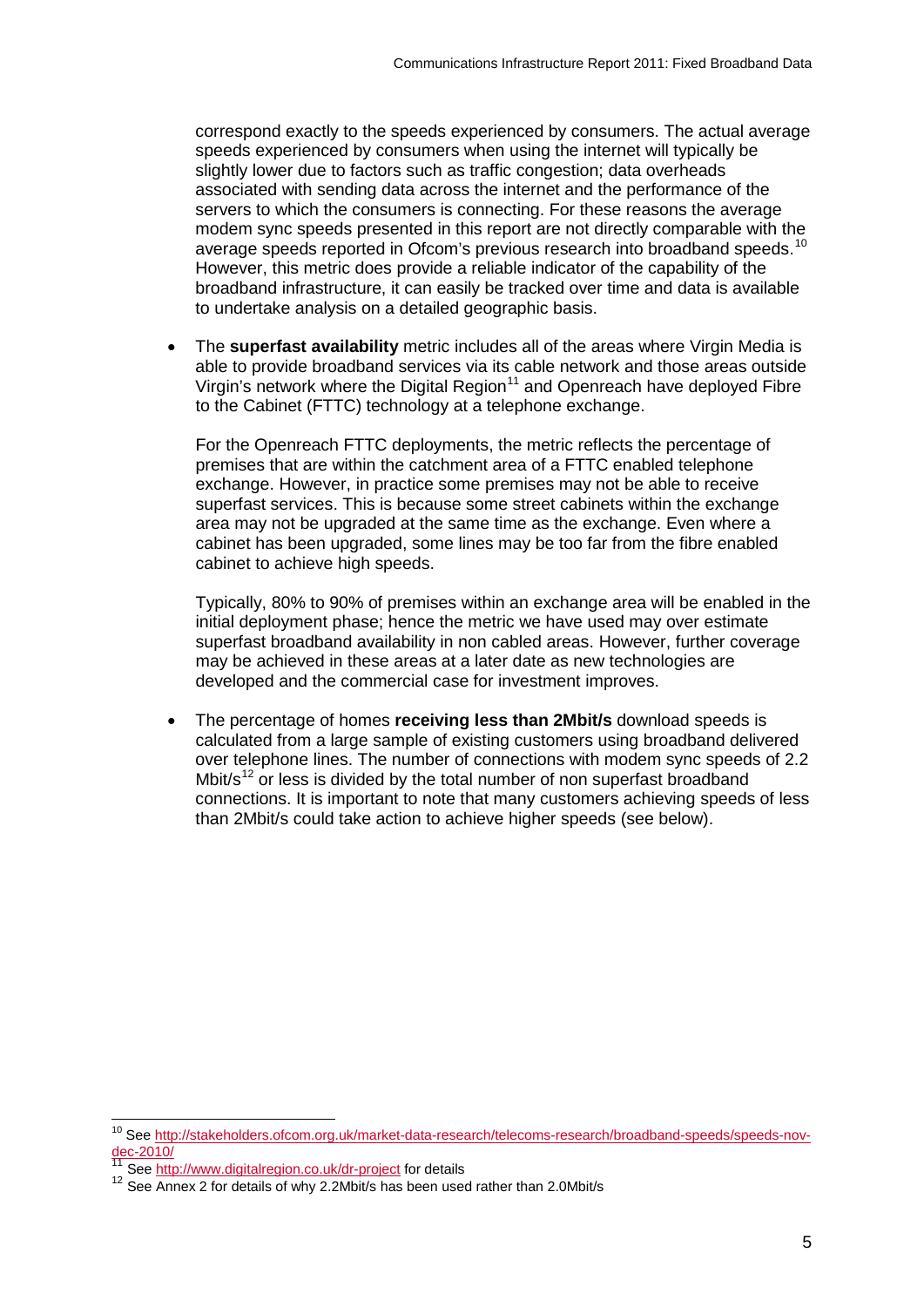### **Section 2**

# <span id="page-6-0"></span>Fixed broadband in the UK

- 2.1 The results of our analysis are shown in Annex 1.
- 2.2 To help simplify the comparison between authorities each of the metrics has been converted to a simple five point scale in which 1 represents the best performance. An overall measure is derived for each area by adding the individual 'scores' for each metric. These total scores are then also converted to a five point scale to provide an overall view of broadband in each area. The thresholds used to convert each metric to the five point scale are detailed in Annex 2.
- 2.3 The results in Annex 1 are listed in alphabetical order.
- 2.4 The results are also available on an interactive map on the Ofcom website:

<http://maps.ofcom.org.uk/broadband/index.html>

2.5 The data can also be sorted by each metric using a table provided on the website:

<http://maps.ofcom.org.uk/broadband/table.html>

2.6 Figure 2.1 summarises the metrics for each country within the UK.

#### **Figure 2.1: National broadband measures**

|                         | Average modem<br>sync speed (Mbit/s) | <b>Receiving less</b><br>than 2Mbit/s | <b>Superfast availability</b> | Take-up |
|-------------------------|--------------------------------------|---------------------------------------|-------------------------------|---------|
| <b>England</b>          | 7.6                                  | 14%                                   | 61%                           | 69%     |
| <b>Scotland</b>         | 7.6                                  | 13%                                   | 41%                           | 65%     |
| <b>Northern Ireland</b> | 6.3                                  | 23%                                   | 97%                           | 60%     |
| <b>Wales</b>            | 6.5                                  | 19%                                   | 31%                           | 63%     |
| <b>Total UK</b>         | 7.5                                  | 14%                                   | 58%                           | 68%     |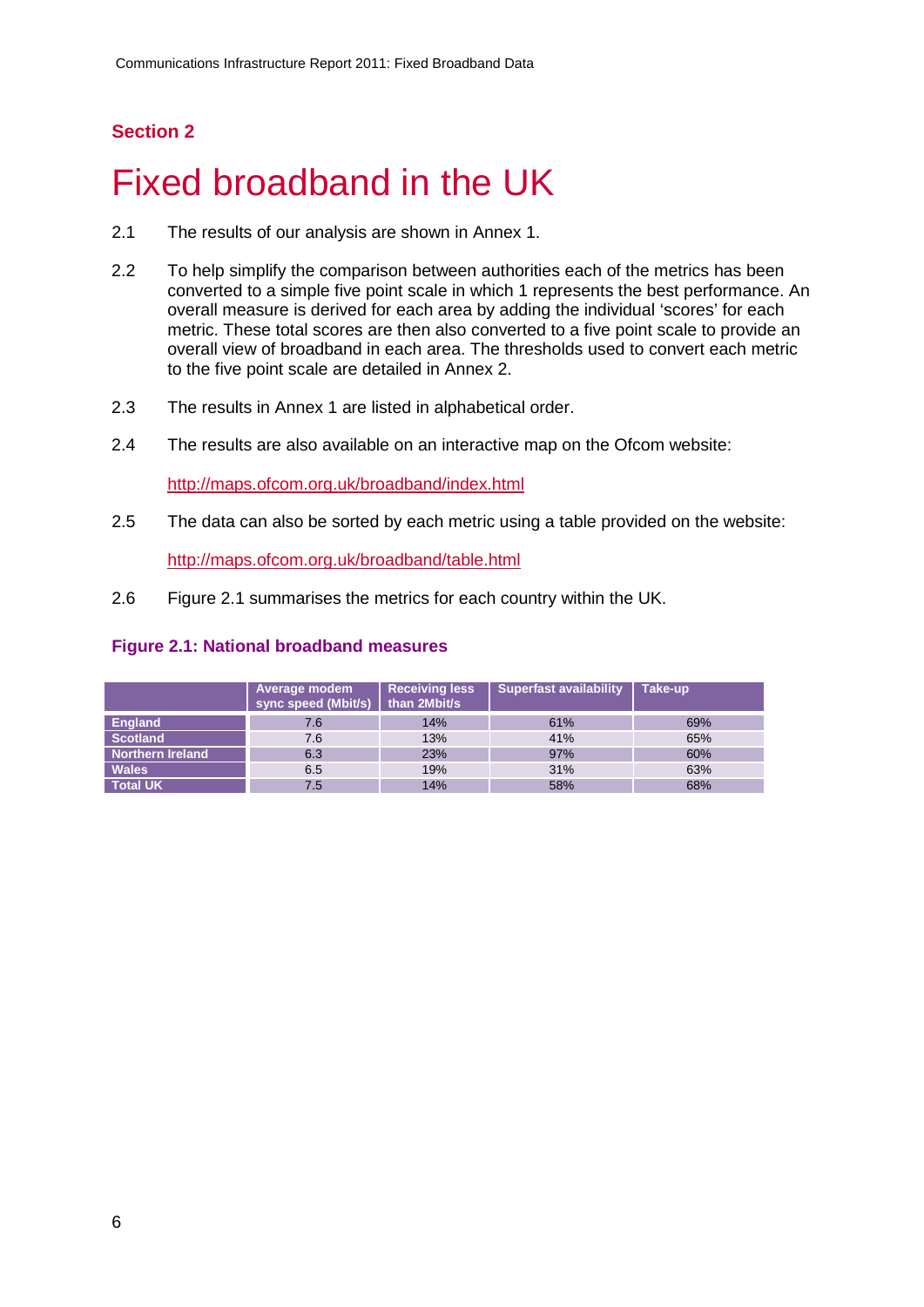### **Observations on the data**

- 2.7 The results provide a useful insight into the state of UK broadband.
- 2.8 As might be expected, the results highlight that overall broadband performance is lower in areas of low population density, such as rural Scotland and Wales. This is reflected in lower average modem sync speeds, higher percentages of homes unable to achieve 2 Mbit/s and lower availability of superfast broadband. There are a number of factors that contribute to this:
	- i) There is limited availability of cable networks in rural areas due to the high cost of building new networks in areas where there is a large distance between premises. The higher modem sync speeds available via cable networks tends to boost average modem sync speeds and all homes using cable are able to achieve speeds in excess of 2 Mbit/s and have the option of subscribing to superfast services.
	- ii) In many rural areas BT Wholesale (part of the BT Group) is the only operator that has chosen to install broadband equipment in the local telephone exchange and in many exchanges this is ADSL technology which supports a maximum speed of 8Mbit/s. In more urban areas multiple operators have deployed ADSL2+ equipment which is capable of delivering modem sync speeds of up to 24 Mbit/s.
	- iii) For broadband services delivered over telephone lines, achievable modem sync speeds are dependent on the length and quality of the line. In rural areas average line lengths tend to be longer and hence lower speeds are achieved.
- 2.9 There is high availability of superfast broadband across Northern Ireland. This is a result of private investment by BT, Virgin Media and other communication providers and a public procurement project lead by the Department of Enterprise, Trade and Investment (DETI) which aimed to bring superfast broadband to 85% of businesses and was completed in April of this year. BT has subsequently announced that it will continue to invest in Northern Ireland as part of its ongoing superfast broadband deployment. It has announced that 88% of lines will be served from a FTTC enabled street cabinet by March 2012.<sup>[13](#page-7-0)</sup>
- 2.10 For the reasons set out in paragraph 1.17, whilst some areas of Northern Ireland are listed as being 100% covered by superfast enabled telephone exchanges, this does not necessarily mean that superfast services are currently available on every line. Consumers should check ISP websites to determine whether they are able to upgrade to superfast at their specific address.
- 2.11 Whilst superfast availability is high, Northern Ireland currently has some of the lowest average sync speeds and highest percentages of households achieving speeds of less than 2Mbit/s. We would expect that this situation will change over the coming months as more consumers choose to upgrade to the newly available superfast services. The relatively low take-up numbers for non superfast services in some parts of Northern Ireland may indicate that customers are already migrating to superfast services. DETI also continues to run a programme to provide broadband to the most

<span id="page-7-0"></span><sup>&</sup>lt;sup>13</sup> Se[e http://www.nibroadband.com/news\\_fibreannounce.html](http://www.nibroadband.com/news_fibreannounce.html) for details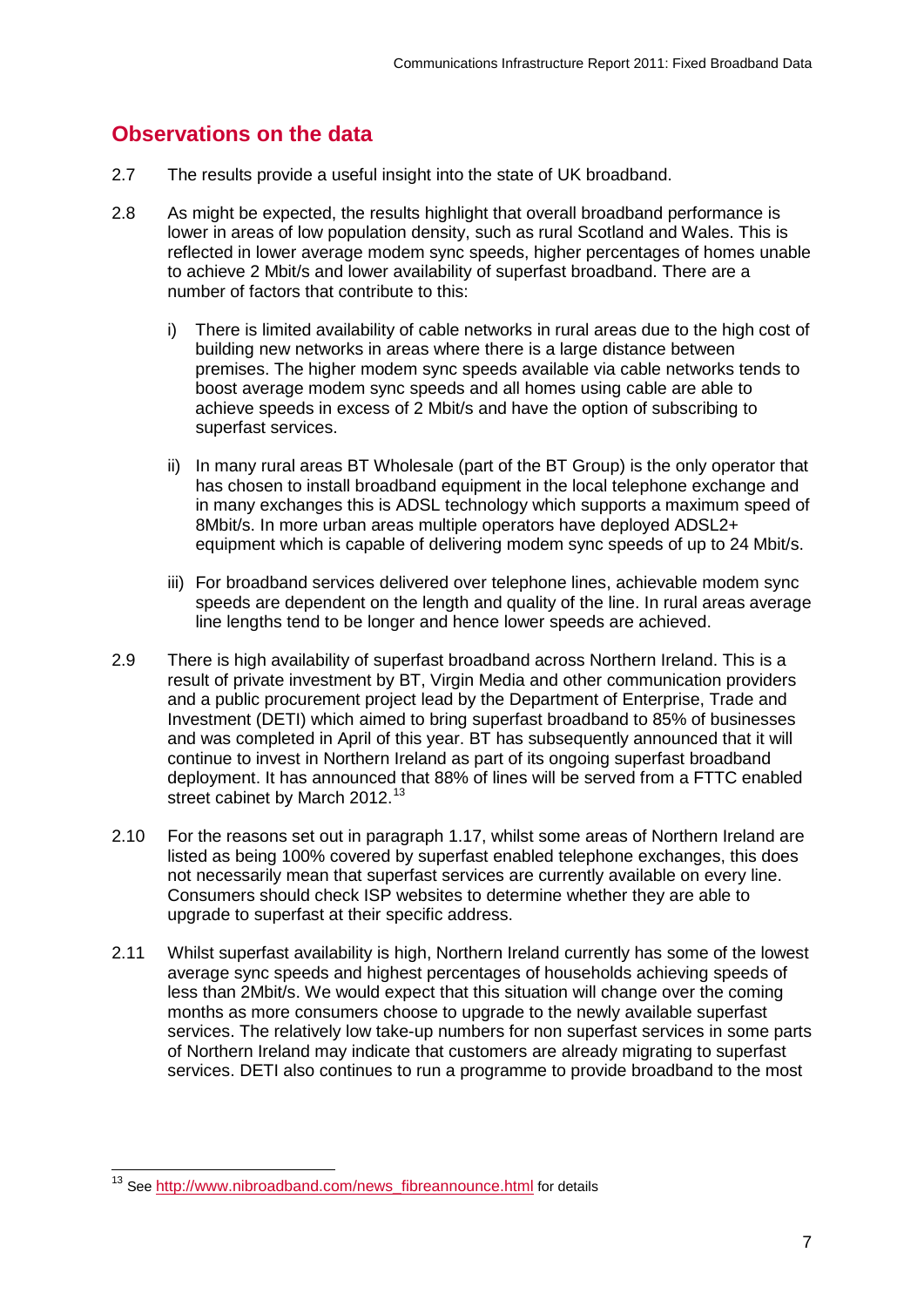rural areas and has a contract with Avanti communications to offer satellite broadband to those customers unable to receive fixed line services.<sup>[14](#page-8-0)</sup>

- 2.12 The broadband picture in the Western Isles (Na h-Eileanan an Iar) is complicated by the fact that not all telephone exchanges are broadband enabled. This is reflected in the low take up of fixed line broadband (although wireless broadband services are available to some consumers through the "Connected Communities" project<sup>[15](#page-8-1)</sup>). The lack of fixed broadband in some areas will mean that the percentage of households unable to achieve 2Mbit/s we have quoted for the Western Isles will understate the scale of the problem. However, the Highlands and Islands Enterprise, the economic and development agency for the region, are currently working with Broadband Delivery UK<sup>[16](#page-8-2)</sup> (BDUK) to develop plans to improve broadband across the region, which includes the Western Isles.
- 2.13 Broadband take-up in the City of Hull is relatively low (50%) compared to similar sized cities in the UK. Broadband in this area is provided by KCom whose network serves the addresses within the boundaries of the City of Hull as well as the surrounding areas which are within the East Riding of Yorkshire. Additional analysis of KCom's services in the East Riding indicates that take-up levels are significantly higher (approximately 64%) suggesting that there are localised circumstances within the City which have resulted in low take-up.
- 2.14 At a UK level, our analysis indicates that 14% of non-superfast broadband connections are currently not achieving speeds of 2Mbit/s or more. However, in practice, many consumers can take action to receive higher speeds. Consumers wanting to improve their speed can try the following:
	- Check with their ISP to see whether they are on a package which limits their speed to below 2Mbit/s and whether their line could reliably support higher speeds.
	- For broadband delivered over the telephone line, make sure they have installed the correct filters on each telephone socket and consider installing a special 'iPlate' filter on the front of their telephone master socket to reduce the level of interference from electrical appliances in the home. We have produced a guide to explain this in more detail.<sup>[17](#page-8-3)</sup>
	- Check whether other ISPs can offer improved speeds. For example, by switching to cable or FTTC broadband services if these are available at their address. Consumers could also consider whether wireless solutions, such as satellite broadband and mobile broadband delivered via mobile 'dongles' would provide a better service at their address.

By taking these actions, the percentage of broadband connections receiving less than 2Mbit/s could be reduced significantly. We estimate that by switching to cable or FTTC, the percentage of connections receiving less than 2Mbit/s could be reduced

<span id="page-8-0"></span><sup>&</sup>lt;sup>14</sup> Se[e http://www.detini.gov.uk/deti-telecoms-index/deti-telecoms-remote-broadband-services.htm](http://www.detini.gov.uk/deti-telecoms-index/deti-telecoms-remote-broadband-services.htm) for details

<span id="page-8-2"></span><span id="page-8-1"></span><sup>&</sup>lt;sup>15</sup> See <u>http://www.connectedcommunities.co.uk/</u><br><sup>16</sup> The body tasked by government to work with local authorities to deliver improved broadband. See <http://discuss.bis.gov.uk/bduk/>

<span id="page-8-3"></span><sup>17</sup>See [http://stakeholders.ofcom.org.uk/market-data-research/telecoms-research/broadband](http://stakeholders.ofcom.org.uk/market-data-research/telecoms-research/broadband-speeds/speeds/)[speeds/speeds/](http://stakeholders.ofcom.org.uk/market-data-research/telecoms-research/broadband-speeds/speeds/) for details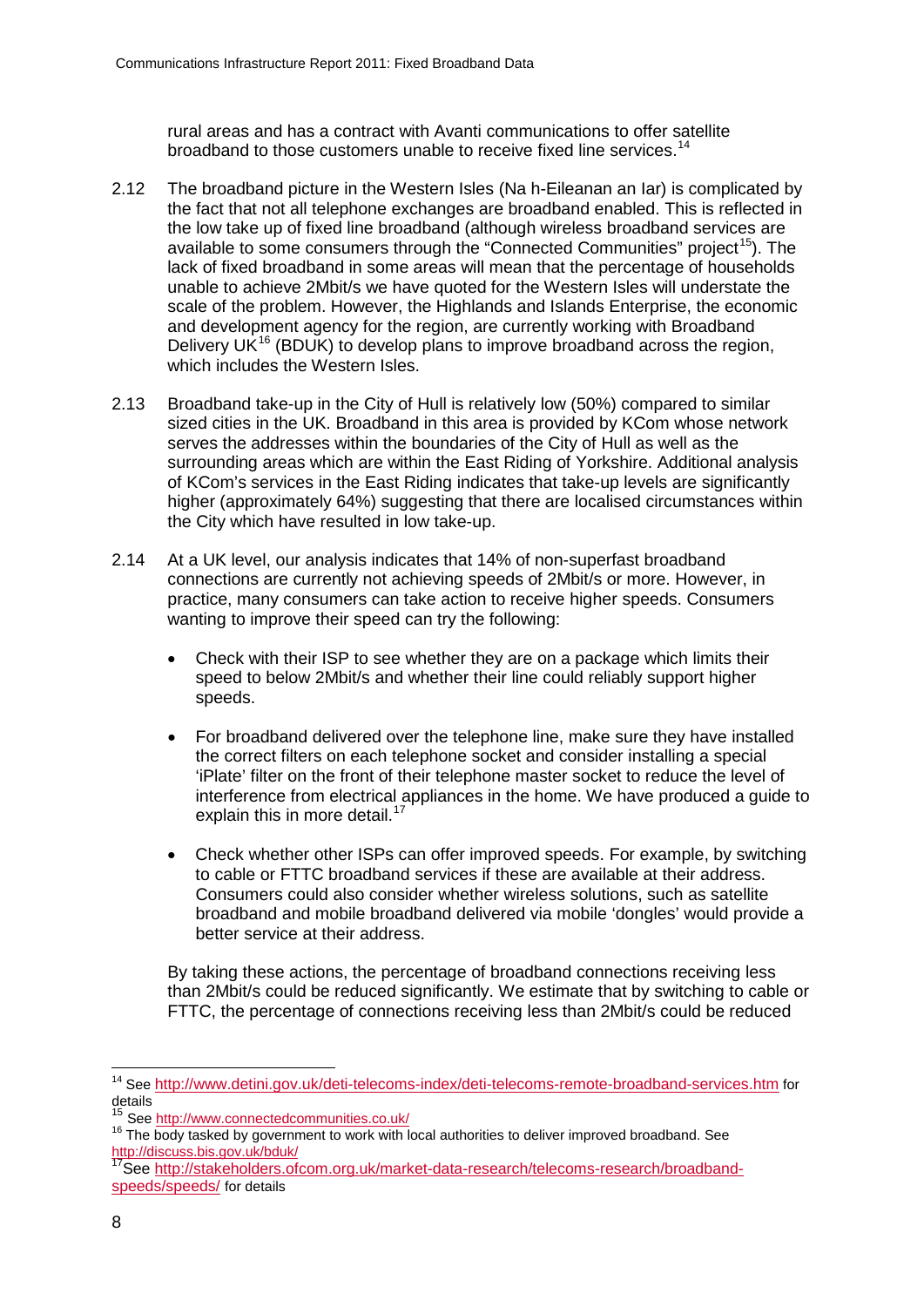from 14% to below 8%. Addressing in-home installation issues would also have a significant impact.

We plan to undertake further analysis to establish the extent to which these actions can reduce the number of connections that are operating at less than 2Mbit/s in each local authority area.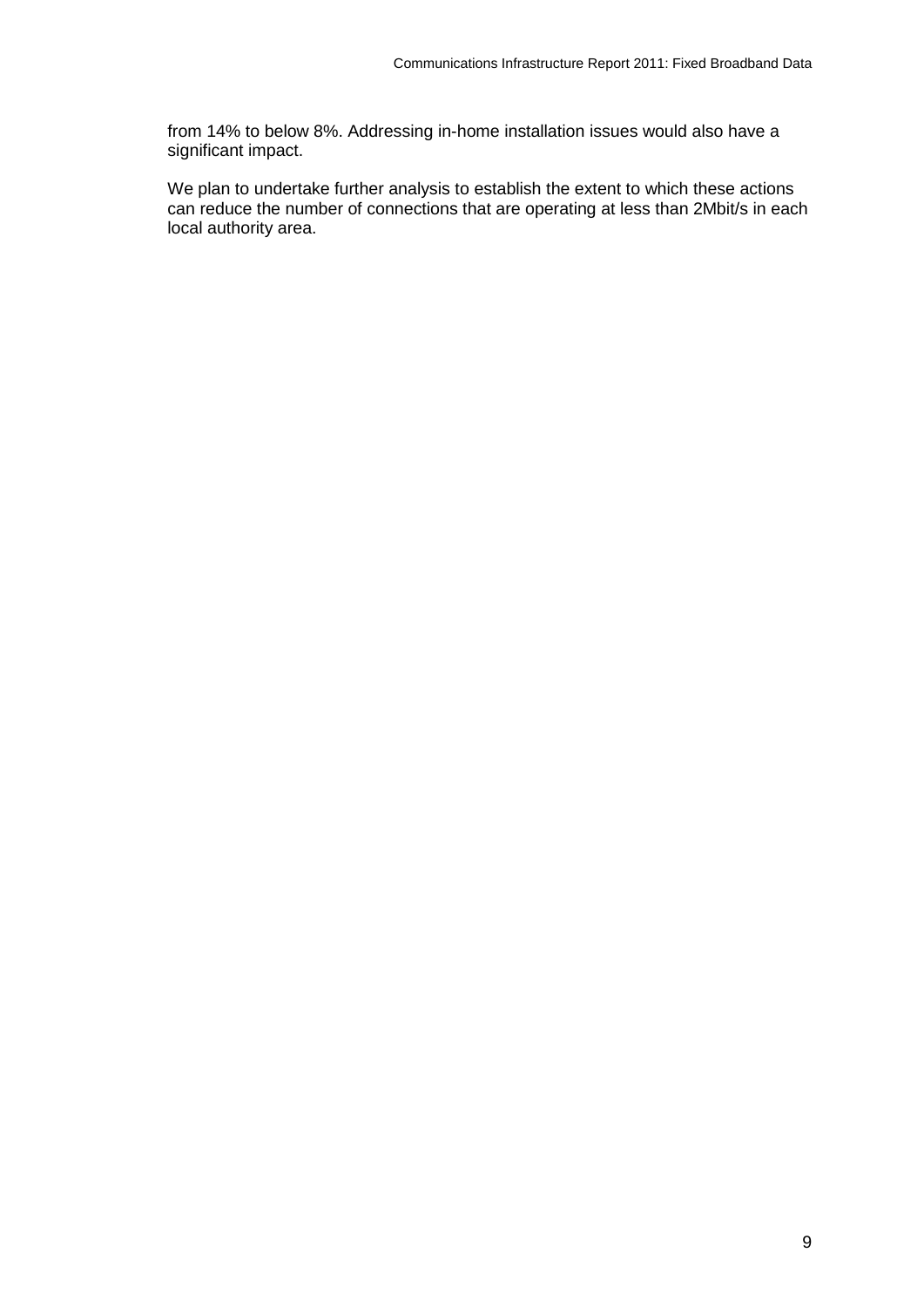### **Section 3**

# <span id="page-10-0"></span>**Next steps**

- 3.1 The data presented in this report is a sub-set of the data that we intend to include in the main Infrastructure Report which we are due to present to the Secretary of State later in the year. We expect to make a public version of the report available soon afterwards.
- 3.2 We are only required to produce the infrastructure report every 3 years, but we think there is value in updating the information on broadband more often so that progress against the government's objectives can be tracked. We therefore plan to work with operators to refine the methodology we have used in this report and produce the data on an annual basis.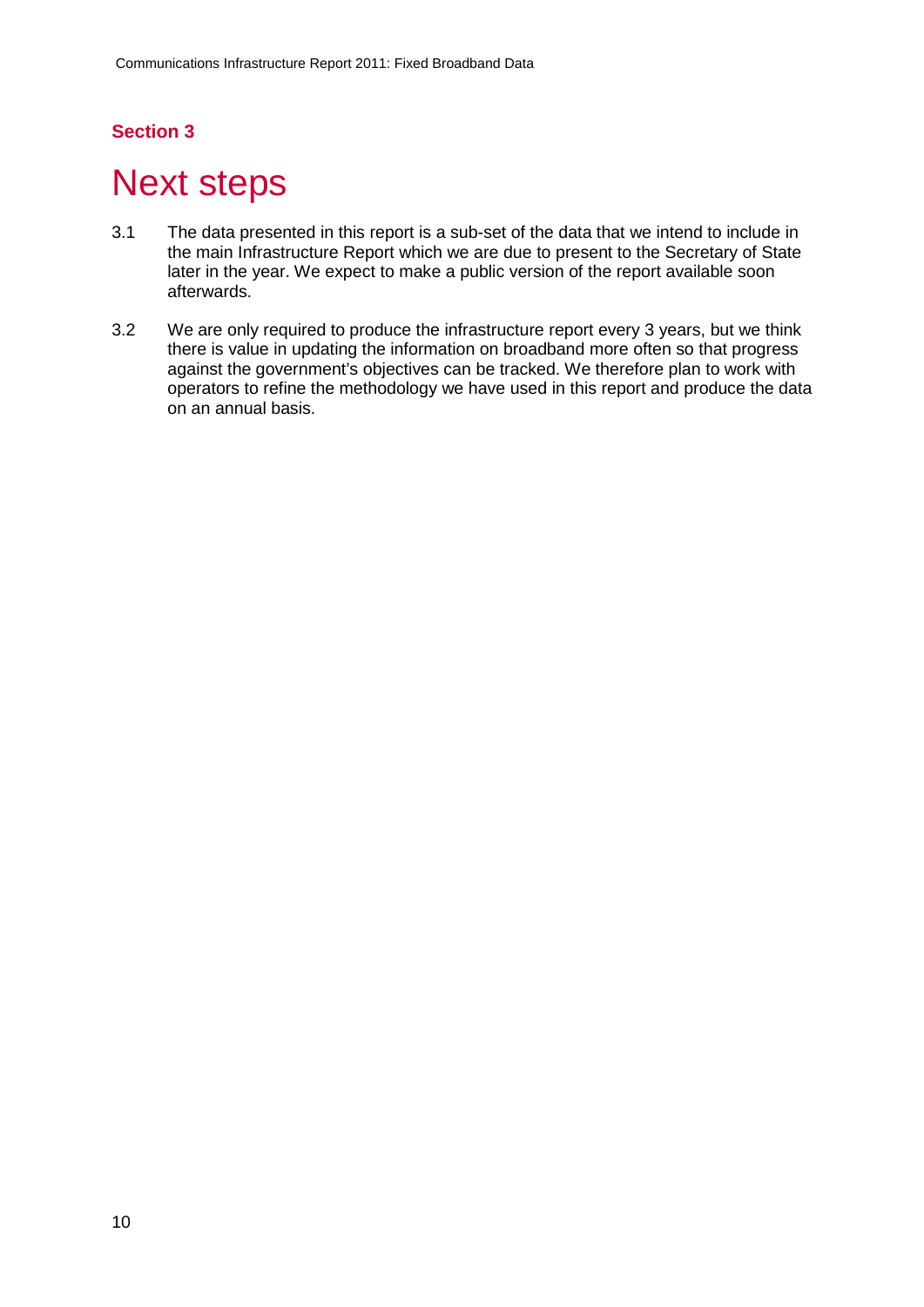## **Annex 1**

# <span id="page-11-0"></span>UK fixed broadband data

### **Figure A1.1 UK fixed broadband data**

| <b>Local Authority</b>                   | Average sync<br>speed<br>(Mbit/s)<br>(excluding | score | Percentage<br>receiving<br>less than<br>2Mbit/s | score                   | <b>Superfast</b><br>broadband<br>availability | score          | Take-up<br>(excluding<br>superfast) | score          | Overall                 |
|------------------------------------------|-------------------------------------------------|-------|-------------------------------------------------|-------------------------|-----------------------------------------------|----------------|-------------------------------------|----------------|-------------------------|
|                                          | superfast)                                      |       |                                                 |                         |                                               |                |                                     |                |                         |
| Aberdeen City                            | 7.4                                             | 4     | 12.2%                                           | 3                       | 0%                                            | 5              | 74%                                 | $\overline{2}$ | 3                       |
| Aberdeenshire                            | 6.1                                             | 4     | 15.2%                                           | 4                       | 0%                                            | 5              | 72%                                 | $\overline{2}$ | 4                       |
| Abertawe - Swansea                       | 8.2                                             | 3     | 12.6%                                           | 3                       | 68%                                           | 3              | 63%                                 | 3              | $\overline{2}$          |
| Angus                                    | 7.1                                             | 4     | 12.6%                                           | 3                       | 14%                                           | 5              | 65%                                 | 3              | 4                       |
| Antrim                                   | 5.8                                             | 5     | 24.4%                                           | 5                       | 98%                                           | $\mathbf{1}$   | 64%                                 | 3              | $\overline{3}$          |
| Ards                                     | 6.4                                             | 4     | 17.2%                                           | $\overline{4}$          | 97%                                           | $\mathbf{1}$   | 64%                                 | 3              | $\overline{2}$          |
| Argyll and Bute                          | 6.0                                             | 4     | 13.7%                                           | 3                       | 0%                                            | 5              | 63%                                 | 3              | 4                       |
| Armagh                                   | 5.3                                             | 5     | 30.2%                                           | 5                       | 94%                                           | $\mathbf{1}$   | 58%                                 | 4              | 4                       |
| Ballymena                                | 5.2                                             | 5     | 26.8%                                           | 5                       | 97%                                           | $\mathbf{1}$   | 60%                                 | 3              | 3                       |
| Ballymoney                               | 5.8                                             | 5     | 26.9%                                           | 5                       | 88%                                           | $\overline{2}$ | 59%                                 | 4              | 4                       |
| Banbridge                                | 6.1                                             | 4     | 24.7%                                           | 5                       | 90%                                           | $\mathbf{1}$   | 61%                                 | 3              | 3                       |
| <b>Barnsley District</b>                 | 6.9                                             | 4     | 18.7%                                           | 4                       | 72%                                           | $\overline{2}$ | 59%                                 | 4              | $\overline{3}$          |
| <b>Bath and North East</b>               |                                                 |       |                                                 |                         |                                               |                |                                     |                |                         |
| Somerset                                 | 7.2                                             | 4     | 15.2%                                           | 4                       | 77%                                           | $\overline{2}$ | 76%                                 | $\overline{2}$ | $\overline{2}$          |
| <b>Bedford</b>                           | 7.1                                             | 4     | 18.5%                                           | 4                       | 80%                                           | $\overline{2}$ | 73%                                 | $\overline{2}$ | $\mathbf{2}$            |
| <b>Belfast</b>                           | 8.9                                             | 3     | 8.4%                                            | $\overline{2}$          | 97%                                           | $\mathbf{1}$   | 60%                                 | 3              | $\mathbf{1}$            |
| <b>Birmingham District</b>               | 8.9                                             | 3     | 8.3%                                            | $\overline{2}$          | 86%                                           | $\overline{2}$ | 64%                                 | 3              | $\overline{2}$          |
| Blackburn with Darwen                    | 7.3                                             | 4     | 13.2%                                           | $\overline{3}$          | 62%                                           | 3              | 63%                                 | 3              | $\mathbf{3}$            |
| Blackpool                                | 9.5                                             | 3     | 7.1%                                            | $\overline{2}$          | 63%                                           | 3              | 61%                                 | 3              | $\overline{2}$          |
| Blaenau Gwent - Blaenau<br>Gwent         | 7.5                                             | 4     | 13.7%                                           | 3                       | 0%                                            | 5              | 54%                                 | 4              | 4                       |
| <b>Bolton District</b>                   | 8.2                                             | 3     | 11.9%                                           | 3                       | 83%                                           | $\overline{2}$ | 64%                                 | 3              | $\overline{2}$          |
| Bournemouth                              | 9.0                                             | 3     | 8.0%                                            | $\overline{2}$          | 79%                                           | $\overline{2}$ | 68%                                 | 3              | $\overline{2}$          |
| <b>Bracknell Forest</b>                  | 6.1                                             | 4     | 24.9%                                           | 5                       | 84%                                           | $\overline{2}$ | 77%                                 | $\overline{2}$ | $\overline{\mathbf{3}}$ |
| <b>Bradford District</b>                 | 8.3                                             | 3     | 10.8%                                           | 3                       | 81%                                           | $\overline{2}$ | 62%                                 | 3              | $\overline{2}$          |
| Bro Morgannwg - the Vale<br>of Glamorgan | 7.5                                             | 4     | 14.6%                                           | 3                       | 63%                                           | 3              | 70%                                 | 2              | $\overline{2}$          |
| <b>Buckinghamshire County</b>            | 6.4                                             | 4     | 16.9%                                           | 4                       | 67%                                           | 3              | 78%                                 | $\overline{2}$ | 3                       |
| <b>Bury District</b>                     | 7.1                                             | 4     | 13.4%                                           | 3                       | 90%                                           | $\mathbf{1}$   | 64%                                 | 3              | $\overline{2}$          |
| Caerdydd - Cardiff                       | 7.8                                             | 4     | 16.0%                                           | 4                       | 89%                                           | $\overline{2}$ | 68%                                 | 3              | 3                       |
| Caerffili - Caerphilly                   | 6.0                                             | 4     | 25.0%                                           | 5                       | 33%                                           | 4              | 61%                                 | 3              | 4                       |
| Calderdale District                      | 6.8                                             | 4     | 16.6%                                           | 4                       | 56%                                           | 3              | 61%                                 | 3              | $\overline{3}$          |
| Cambridgeshire County                    | 7.2                                             | 4     | 15.8%                                           | 4                       | 53%                                           | 3              | 74%                                 | 2              | 3                       |
| Carrickfergus                            | 5.4                                             | 5     | 28.2%                                           | 5                       | 99%                                           | 1              | 60%                                 | 3              | $\overline{\mathbf{3}}$ |
| Casnewydd - Newport                      | 7.5                                             | 4     | 15.3%                                           | $\overline{\mathbf{4}}$ | 65%                                           | 3              | 64%                                 | 3              | $\mathbf{3}$            |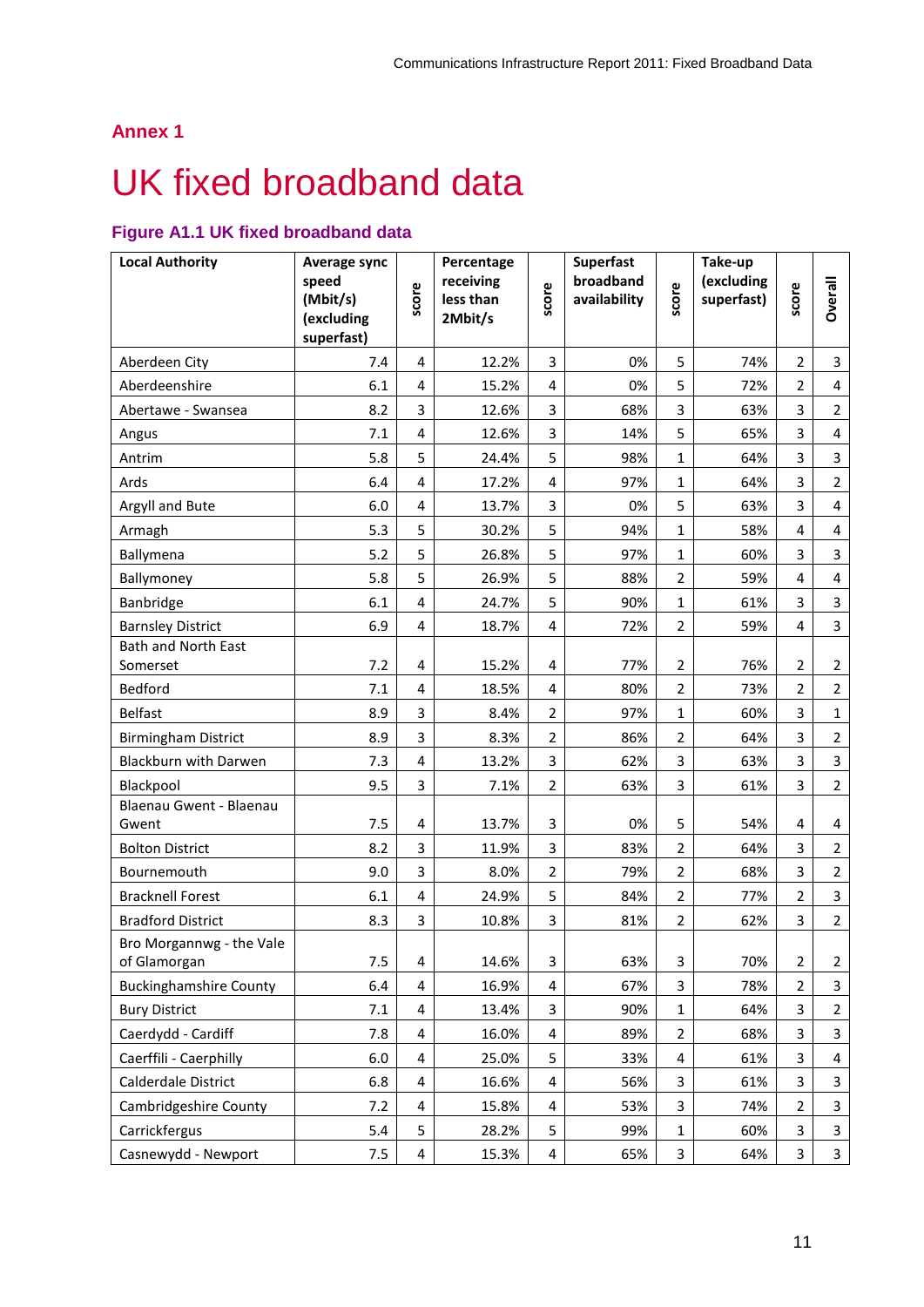| <b>Local Authority</b>       | Average sync<br>speed<br>(Mbit/s) | score          | Percentage<br>receiving<br>less than | score          | <b>Superfast</b><br>broadband<br>availability | score             | Take-up<br>(excluding<br>superfast) | score          | <b>Overall</b>      |
|------------------------------|-----------------------------------|----------------|--------------------------------------|----------------|-----------------------------------------------|-------------------|-------------------------------------|----------------|---------------------|
|                              | (excluding<br>superfast)          |                | 2Mbit/s                              |                |                                               |                   |                                     |                |                     |
| Castell-nedd Port Talbot -   |                                   |                |                                      |                |                                               |                   |                                     |                |                     |
| Neath Port Talbot            | 7.6                               | 4              | 15.9%                                | 4              | 58%                                           | 3                 | 60%                                 | 3              | 3                   |
| Castlereagh                  | 7.1                               | 4              | 18.0%                                | $\overline{4}$ | 97%                                           | 1                 | 63%                                 | 3              | $\overline{2}$      |
| Central Bedfordshire         | 7.5                               | $\overline{4}$ | 13.8%                                | 3              | 67%                                           | 3                 | 73%                                 | $\overline{2}$ | $\overline{2}$      |
| <b>Cheshire East</b>         | 6.7                               | 4              | 16.9%                                | 4              | 67%                                           | 3                 | 71%                                 | 2              | 3                   |
| Cheshire West and<br>Chester | 6.7                               | 4              | 17.0%                                | 4              | 43%                                           | 4                 | 70%                                 | 2              | 3                   |
| City of Bristol              | 9.9                               | 3              | 4.5%                                 | $\mathbf{1}$   | 90%                                           | $\mathbf{1}$      | 71%                                 | $\overline{2}$ | $\mathbf{1}$        |
| City of Derby                | 8.4                               | 3              | 11.1%                                | 3              | 89%                                           | $\overline{2}$    | 65%                                 | 3              | $\overline{2}$      |
| City of Edinburgh            | 10.1                              | $\overline{2}$ | 4.5%                                 | $\mathbf{1}$   | 82%                                           | $\overline{2}$    | 69%                                 | 3              | $\mathbf{1}$        |
| City of Kingston upon Hull   | 6.4                               | 4              | 9.7%                                 | $\overline{2}$ | 0%                                            | 5                 | 50%                                 | $\overline{4}$ | 4                   |
| City of Leicester            | 8.8                               | 3              | 8.3%                                 | $\overline{2}$ | 89%                                           | $\overline{2}$    | 65%                                 | 3              | $\overline{2}$      |
| City of Nottingham           | 9.1                               | 3              | 8.2%                                 | $\overline{2}$ | 88%                                           | $\overline{2}$    | 62%                                 | 3              | $\overline{2}$      |
| City of Peterborough         | 7.2                               | 4              | 18.2%                                | $\overline{4}$ | 76%                                           | $\overline{2}$    | 68%                                 | 3              | $\overline{3}$      |
| City of Plymouth             | 8.7                               | 3              | 10.3%                                | 3              | 88%                                           | $\overline{2}$    | 69%                                 | 3              | $\overline{2}$      |
| City of Portsmouth           | 8.9                               | 3              | 10.2%                                | 3              | 95%                                           | $\mathbf{1}$      | 67%                                 | 3              | $\overline{2}$      |
| City of Southampton          | 8.0                               | 3              | 10.3%                                | 3              | 46%                                           | 4                 | 67%                                 | 3              | 3                   |
| City of Stoke-on-Trent       | 7.6                               | 4              | 13.5%                                | $\overline{3}$ | 78%                                           | $\overline{2}$    | 58%                                 | 4              | $\overline{3}$      |
| City of Wolverhampton        |                                   |                |                                      |                |                                               |                   |                                     |                |                     |
| District                     | 9.1                               | 3              | 6.9%                                 | 2              | 93%                                           | $\mathbf{1}$      | 60%                                 | 3              | $\mathbf{1}$        |
| Clackmannanshire             | 5.6                               | 5              | 27.8%                                | 5              | 0%                                            | 5                 | 65%                                 | 3              | 5                   |
| Coleraine                    | 5.7                               | 5              | 18.8%                                | 4              | 98%                                           | 1                 | 51%                                 | 4              | 3                   |
| Conwy - Conwy                | 5.7                               | 5              | 18.6%                                | 4              | 0%                                            | 5                 | 60%                                 | 3              | 5                   |
| Cookstown                    | 4.4                               | 5              | 35.9%                                | 5              | 98%                                           | 1                 | 57%                                 | 4              | 4                   |
| Cornwall                     | 6.5                               | 4              | 18.1%                                | 4              | 10%                                           | 5                 | 67%                                 | 3              | 4                   |
| County Durham                | 6.3                               | 4              | 20.2%                                | 5              | 22%                                           | 5                 | 60%                                 | 3              | 5                   |
| County of Herefordshire      | 5.0                               | 5              | 23.8%                                | 5              | 0%                                            | 5                 | 67%                                 | 3              | 5                   |
| Coventry District            | 8.3<br>5.6                        | 3<br>5         | 9.7%<br>26.5%                        | 2<br>5         | 66%<br>98%                                    | 3<br>$\mathbf{1}$ | 65%<br>61%                          | 3<br>3         | 2<br>$\overline{3}$ |
| Craigavon<br>Cumbria County  | 6.1                               | 4              | 21.1%                                | 5              | 0%                                            | 5                 | 63%                                 | 3              | 5                   |
| Darlington                   | 7.8                               | 4              | 14.5%                                | 3              | 83%                                           | $\overline{2}$    | 62%                                 | 3              | $\overline{2}$      |
| Derbyshire County            | 6.2                               | 4              | 19.5%                                | 4              | 38%                                           | 4                 | 63%                                 | 3              | 4                   |
| Derry                        | 6.5                               | 4              | 20.5%                                | 5              | 97%                                           | $\mathbf{1}$      | 56%                                 | 4              | 3                   |
| Devon County                 | 6.4                               | 4              | 17.2%                                | 4              | 17%                                           | 5                 | 69%                                 | 3              | 4                   |
| Doncaster District           | 7.2                               | 4              | 16.0%                                | 4              | 55%                                           | 3                 | 61%                                 | 3              | 3                   |
| Dorset County                | 6.2                               | 4              | 17.9%                                | 4              | 9%                                            | 5                 | 69%                                 | 3              | 4                   |
| Down                         | 5.4                               | 5              | 23.8%                                | 5              | 93%                                           | $\mathbf{1}$      | 58%                                 | 4              | $\overline{4}$      |
| <b>Dudley District</b>       | 8.5                               | 3              | 8.8%                                 | $\overline{2}$ | 92%                                           | $\mathbf{1}$      | 62%                                 | 3              | $\mathbf{1}$        |
| Dumfries and Galloway        | 6.1                               | 4              | 15.0%                                | 4              | 0%                                            | 5                 | 59%                                 | 4              | 5                   |
| Dundee City                  | 9.3                               | 3              | 7.8%                                 | 2              | 88%                                           | $\overline{2}$    | 61%                                 | 3              | $\overline{2}$      |
| Dungannon                    | 4.7                               | 5              | 33.2%                                | 5              | 97%                                           | $\mathbf{1}$      | 57%                                 | 4              | $\overline{4}$      |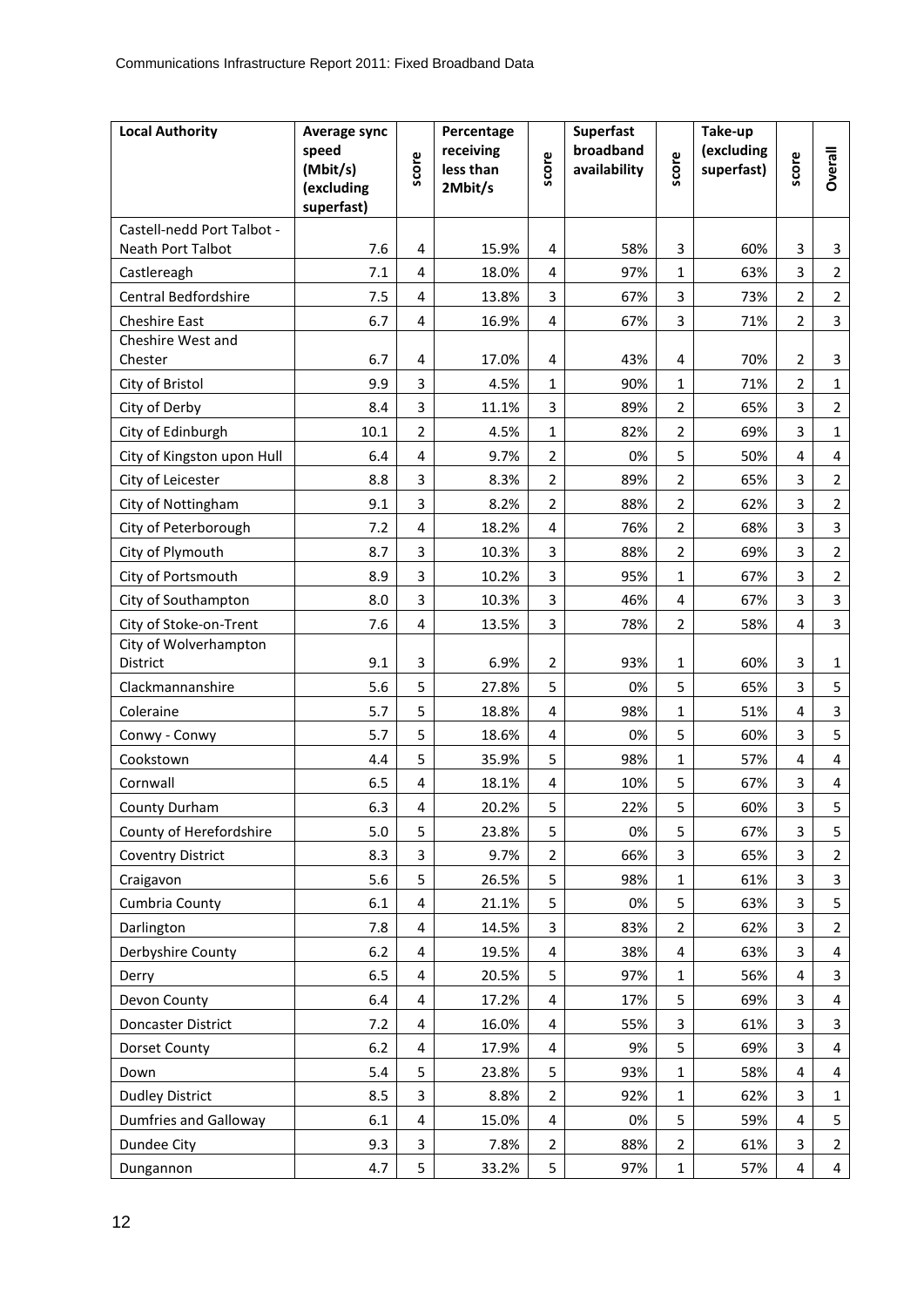| <b>Local Authority</b>             | Average sync<br>speed<br>(Mbit/s)<br>(excluding<br>superfast) | score                   | Percentage<br>receiving<br>less than<br>2Mbit/s | score          | <b>Superfast</b><br>broadband<br>availability | score          | Take-up<br>(excluding<br>superfast) | score                   | Overall                 |
|------------------------------------|---------------------------------------------------------------|-------------------------|-------------------------------------------------|----------------|-----------------------------------------------|----------------|-------------------------------------|-------------------------|-------------------------|
| East Ayrshire                      | 5.8                                                           | 5                       | 21.9%                                           | 5              | 0%                                            | 5              | 60%                                 | 3                       | 5                       |
| East Dunbartonshire                | 9.0                                                           | 3                       | 7.7%                                            | $\overline{2}$ | 77%                                           | $\overline{2}$ | 73%                                 | 2                       | $\mathbf{1}$            |
| East Lothian                       | 7.1                                                           | $\overline{4}$          | 11.4%                                           | 3              | 0%                                            | 5              | 68%                                 | 3                       | 4                       |
| East Renfrewshire                  | 8.6                                                           | $\overline{3}$          | 7.8%                                            | $\overline{2}$ | 86%                                           | $\overline{2}$ | 78%                                 | $\overline{2}$          | $\mathbf{1}$            |
| East Riding of Yorkshire           | 6.4                                                           | 4                       | 14.8%                                           | 3              | 0%                                            | 5              | 61%                                 | 3                       | 4                       |
| <b>East Sussex County</b>          | 6.7                                                           | $\overline{4}$          | 15.6%                                           | $\overline{4}$ | 3%                                            | 5              | 71%                                 | $\overline{2}$          | $\overline{4}$          |
| <b>Essex County</b>                | 6.8                                                           | 4                       | 16.9%                                           | $\overline{4}$ | 50%                                           | 3              | 72%                                 | $\overline{2}$          | $\overline{3}$          |
| Falkirk                            | 8.4                                                           | 3                       | 9.2%                                            | $\overline{2}$ | 81%                                           | 2              | 69%                                 | 3                       | $\overline{2}$          |
| Fermanagh                          | 4.3                                                           | 5                       | 32.9%                                           | 5              | 96%                                           | $\mathbf{1}$   | 60%                                 | 3                       | $\overline{3}$          |
| Fife                               | 7.0                                                           | 4                       | 14.0%                                           | 3              | 48%                                           | 4              | 65%                                 | 3                       | $\overline{\mathbf{3}}$ |
| Gateshead District                 | 8.8                                                           | 3                       | 8.9%                                            | $\overline{2}$ | 68%                                           | 3              | 61%                                 | 3                       | $\overline{2}$          |
| Glasgow City                       | 8.9                                                           | 3                       | 10.0%                                           | 3              | 59%                                           | 3              | 58%                                 | $\overline{4}$          | $\overline{\mathbf{3}}$ |
| <b>Gloucestershire County</b>      | 6.6                                                           | 4                       | 17.6%                                           | 4              | 35%                                           | 4              | 70%                                 | 2                       | 3                       |
| Gwynedd - Gwynedd                  | 5.4                                                           | 5                       | 20.3%                                           | 5              | 0%                                            | 5              | 57%                                 | 4                       | 5                       |
| Halton                             | 7.4                                                           | $\overline{\mathbf{4}}$ | 19.1%                                           | 4              | 66%                                           | 3              | 65%                                 | 3                       | 3                       |
| Hampshire County                   | 7.2                                                           | 4                       | 15.3%                                           | 4              | 68%                                           | 3              | 75%                                 | 2                       | $\overline{3}$          |
| Hartlepool                         | 7.9                                                           | 4                       | 18.3%                                           | $\overline{4}$ | 88%                                           | $\overline{2}$ | 57%                                 | 4                       | 3                       |
| Hertfordshire County               | 7.7                                                           | $\overline{4}$          | 14.1%                                           | 3              | 85%                                           | $\overline{2}$ | 76%                                 | 2                       | $\overline{2}$          |
| Highland                           | 5.7                                                           | 5                       | 17.2%                                           | 4              | 0%                                            | 5              | 66%                                 | 3                       | 5                       |
| Inverclyde                         | 8.6                                                           | 3                       | 7.0%                                            | $\overline{2}$ | 69%                                           | 3              | 58%                                 | 4                       | $\overline{2}$          |
| Isle of Wight                      | 7.3                                                           | $\overline{\mathbf{4}}$ | 12.4%                                           | 3              | 0%                                            | 5              | 64%                                 | 3                       | $\overline{\mathbf{4}}$ |
| Isles of Scilly                    | 4.5                                                           | 5                       | 24.8%                                           | 5              | 0%                                            | 5              | 66%                                 | 3                       | 5                       |
| Kent County                        | 6.8                                                           | $\overline{4}$          | 17.3%                                           | $\overline{4}$ | 41%                                           | 4              | 70%                                 | 2                       | 3                       |
| <b>Kirklees District</b>           | 7.0                                                           | 4                       | 17.0%                                           | $\overline{4}$ | 57%                                           | 3              | 63%                                 | 3                       | 3                       |
| Knowsley District                  | 7.8                                                           | $\overline{4}$          | 17.1%                                           | 4              | 76%                                           | 2              | 62%                                 | 3                       | $\overline{\mathbf{3}}$ |
| Lancashire County                  | 7.4                                                           | $\overline{4}$          | 14.8%                                           | 3              | 39%                                           | 4              | 66%                                 | 3                       | $\mathbf{3}$            |
| Larne                              | 5.6                                                           | 5                       | 27.8%                                           | 5              | 90%                                           | 1              | 58%                                 | 4                       | 4                       |
| Leeds District                     | 7.9                                                           | 4                       | 14.1%                                           | 3              | 82%                                           | $\overline{2}$ | 64%                                 | 3                       | $\overline{2}$          |
| Leicestershire County              | 7.4                                                           | 4                       | 14.3%                                           | 3              | 64%                                           | 3              | 70%                                 | $\overline{2}$          | $\overline{2}$          |
| Limavady                           | $6.2$                                                         | $\overline{4}$          | 29.5%                                           | 5              | 98%                                           | $\mathbf{1}$   | 55%                                 | $\overline{\mathbf{4}}$ | $\overline{3}$          |
| Lincolnshire County                | 6.5                                                           | 4                       | 17.2%                                           | $\overline{4}$ | 23%                                           | 5              | 66%                                 | 3                       | 4                       |
| Lisburn                            | 5.4                                                           | 5                       | 28.8%                                           | 5              | 97%                                           | $\mathbf{1}$   | 64%                                 | 3                       | $\overline{3}$          |
| Liverpool District                 | 9.5                                                           | 3                       | 6.6%                                            | $\overline{2}$ | 77%                                           | $\overline{2}$ | 59%                                 | 4                       | $\overline{2}$          |
| London                             | 8.8                                                           | 3                       | 7.9%                                            | $\overline{2}$ | 85%                                           | $\overline{2}$ | 78%                                 | 2                       | $\mathbf{1}$            |
| Luton                              | 8.1                                                           | 3                       | 16.3%                                           | $\overline{4}$ | 100%                                          | $\mathbf{1}$   | 68%                                 | 3                       | $\overline{2}$          |
| Magherafelt                        | 5.0                                                           | 5                       | 26.6%                                           | 5              | 93%                                           | $\mathbf{1}$   | 59%                                 | 4                       | 4                       |
| Manchester District                | 8.2                                                           | 3                       | 10.7%                                           | 3              | 78%                                           | $\overline{2}$ | 63%                                 | 3                       | $\overline{2}$          |
| Medway                             | 8.2                                                           | 3                       | 13.8%                                           | 3              | 77%                                           | $\overline{2}$ | 70%                                 | $\overline{2}$          | $\overline{2}$          |
| Merthyr Tudful - Merthyr<br>Tydfil | 6.0                                                           | 4                       | 21.9%                                           | 5              | 0%                                            | 5              | 55%                                 | 4                       | 5                       |
| Middlesbrough                      | 9.0                                                           | $\overline{\mathbf{3}}$ | 9.6%                                            | $\overline{2}$ | 91%                                           | $\mathbf{1}$   | 58%                                 | 4                       | $\overline{2}$          |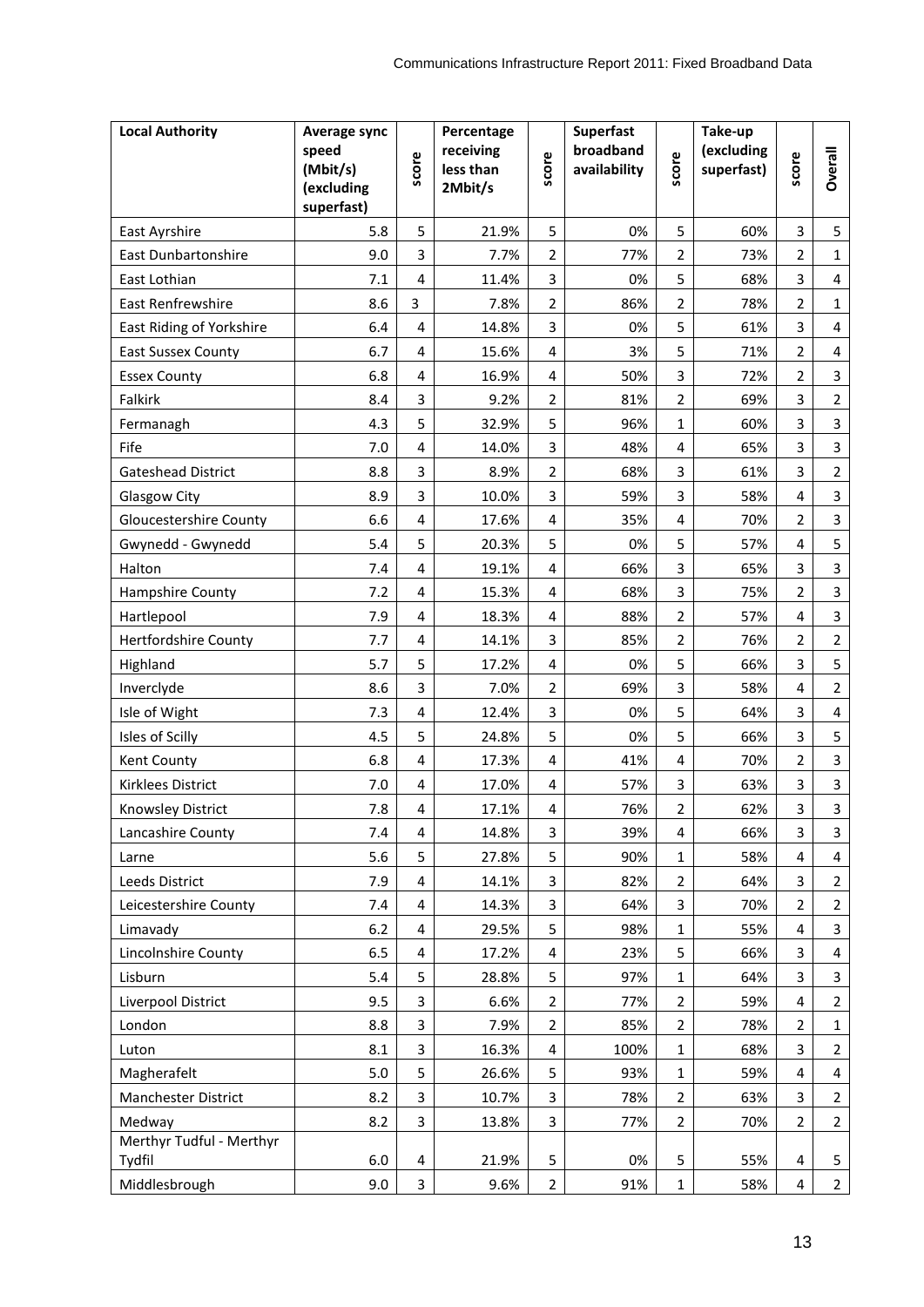| <b>Local Authority</b>                    | Average sync<br>speed<br>(Mbit/s)<br>(excluding<br>superfast) | score          | Percentage<br>receiving<br>less than<br>2Mbit/s | score          | <b>Superfast</b><br>broadband<br>availability | score          | Take-up<br>(excluding<br>superfast) | score          | <b>Overall</b>          |
|-------------------------------------------|---------------------------------------------------------------|----------------|-------------------------------------------------|----------------|-----------------------------------------------|----------------|-------------------------------------|----------------|-------------------------|
| Midlothian                                | 6.0                                                           | 4              | 21.0%                                           | 5              | 20%                                           | 5              | 67%                                 | 3              | 5                       |
| Milton Keynes                             | 5.5                                                           | 5              | 29.7%                                           | 5              | 90%                                           | $\mathbf{1}$   | 78%                                 | $\overline{2}$ | $\overline{3}$          |
| Moray                                     | 5.7                                                           | 5              | 16.2%                                           | $\overline{4}$ | 0%                                            | 5              | 67%                                 | 3              | 5                       |
| Moyle                                     | 5.2                                                           | 5              | 24.3%                                           | 5              | 93%                                           | $\mathbf{1}$   | 47%                                 | 5              | 4                       |
| Na H-Eileanan an Iar                      | 5.1                                                           | 5              | 23.0%                                           | 5              | 0%                                            | 5              | 46%                                 | 5              | 5                       |
| Newcastle upon Tyne                       |                                                               |                |                                                 |                |                                               |                |                                     |                |                         |
| District                                  | 8.8                                                           | 3              | 8.6%                                            | $\overline{2}$ | 63%                                           | 3              | 64%                                 | 3              | $\overline{2}$          |
| Newry and Mourne                          | 5.3                                                           | 5              | 29.7%                                           | 5              | 94%                                           | $\mathbf{1}$   | 56%                                 | 4              | 4                       |
| Newtownabbey                              | 7.2                                                           | 4              | 19.8%                                           | 4              | 100%                                          | 1              | 68%                                 | 3              | $\overline{2}$          |
| Norfolk County                            | 6.4                                                           | 4              | 17.6%                                           | 4              | 28%                                           | 5              | 66%                                 | 3              | 4                       |
| North Ayrshire                            | 7.3                                                           | 4              | 12.9%                                           | 3              | 0%                                            | 5              | 58%                                 | 4              | 4                       |
| North Down                                | 5.4                                                           | 5              | 26.1%                                           | 5              | 98%                                           | 1              | 64%                                 | 3              | $\overline{3}$          |
| North East Lincolnshire                   | 9.1                                                           | 3              | 6.7%                                            | $\overline{2}$ | 90%                                           | $\mathbf{1}$   | 60%                                 | 3              | $\mathbf{1}$            |
| North Lanarkshire                         | 7.9                                                           | 4              | 16.8%                                           | 4              | 68%                                           | 3              | 63%                                 | 3              | 3                       |
| North Lincolnshire                        | 6.6                                                           | 4              | 21.8%                                           | 5              | 41%                                           | 4              | 63%                                 | 3              | 4                       |
| North Somerset                            | 7.0                                                           | 4              | 13.4%                                           | 3              | 48%                                           | 4              | 72%                                 | 2              | 3                       |
| North Tyneside District                   | 8.1                                                           | 3              | 12.5%                                           | 3              | 59%                                           | 3              | 65%                                 | 3              | $\overline{2}$          |
| North Yorkshire County                    | 6.6                                                           | $\overline{4}$ | 17.1%                                           | $\overline{4}$ | 15%                                           | 5              | 68%                                 | 3              | $\overline{\mathbf{4}}$ |
| Northamptonshire County                   | 7.2                                                           | 4              | 14.9%                                           | 3              | 59%                                           | 3              | 71%                                 | 2              | $\overline{2}$          |
| Northumberland                            | 6.3                                                           | 4              | 18.9%                                           | $\overline{4}$ | 9%                                            | 5              | 66%                                 | 3              | 4                       |
| Nottinghamshire County                    | 7.7                                                           | 4              | 14.8%                                           | 3              | 65%                                           | 3              | 67%                                 | 3              | 3                       |
| <b>Oldham District</b>                    | 7.0                                                           | 4              | 18.5%                                           | $\overline{4}$ | 88%                                           | $\overline{2}$ | 59%                                 | 4              | $\overline{3}$          |
| Omagh                                     | 5.5                                                           | 5              | 31.9%                                           | 5              | 99%                                           | $\mathbf{1}$   | 56%                                 | 4              | 4                       |
| Orkney Islands                            | 5.4                                                           | 5              | 21.6%                                           | 5              | 0%                                            | 5              | 65%                                 | 3              | 5                       |
| <b>Oxfordshire County</b>                 | 7.0                                                           | 4              | 14.5%                                           | 3              | 62%                                           | 3              | 75%                                 | $\overline{2}$ | $\overline{2}$          |
| Pen-y-bont ar Ogwr -                      |                                                               |                |                                                 |                |                                               |                |                                     |                |                         |
| Bridgend                                  | 6.3                                                           | 4              | 21.6%                                           | 5              | 33%                                           | 4              | 65%                                 | 3              | 4                       |
| Perth and Kinross                         | 6.9                                                           | 4              | 13.4%                                           | 3              | 33%                                           | 4              | 67%                                 | 3              | $\overline{\mathbf{3}}$ |
| Poole                                     | 8.0                                                           | $\overline{3}$ | 12.3%                                           | 3              | 78%                                           | $\overline{2}$ | 71%                                 | $\overline{2}$ | $\overline{2}$          |
| Powys - Powys                             | 5.3                                                           | 5              | 21.2%                                           | 5              | 0%                                            | 5              | 62%                                 | 3              | 5                       |
| Reading                                   | 8.9                                                           | 3              | 8.3%                                            | $\overline{2}$ | 98%                                           | $\mathbf{1}$   | 77%                                 | $\overline{2}$ | $\mathbf{1}$            |
| Redcar and Cleveland                      | 8.6                                                           | 3              | 10.1%                                           | 3              | 87%                                           | $\overline{2}$ | 62%                                 | 3              | $\overline{2}$          |
| Renfrewshire                              | 8.4                                                           | 3              | 10.7%                                           | 3              | 68%                                           | 3              | 64%                                 | 3              | $\overline{2}$          |
| Rhondda Cynon Taf -<br>Rhondda Cynon Taff | 6.4                                                           | 4              | 22.7%                                           | 5              | 27%                                           | 5              | 60%                                 | 3              | 5                       |
|                                           |                                                               |                |                                                 |                |                                               |                |                                     |                | 3                       |
| Rochdale District<br>Rotherham District   | 6.9                                                           | 4<br>4         | 18.4%                                           | 4<br>4         | 58%                                           | 3<br>3         | 62%                                 | 3<br>3         | $\overline{3}$          |
|                                           | 7.2                                                           |                | 15.6%                                           |                | 55%                                           |                | 61%                                 |                |                         |
| Rutland                                   | 5.8                                                           | 5              | 22.1%                                           | 5              | 0%                                            | 5              | 74%                                 | 2              | 5                       |
| Salford District                          | 9.1                                                           | 3              | 8.2%                                            | $\overline{2}$ | 75%                                           | $\overline{2}$ | 59%                                 | 4              | $\overline{2}$          |
| Sandwell District                         | 8.7                                                           | 3              | 9.2%                                            | $\overline{2}$ | 78%                                           | $\overline{2}$ | 55%                                 | 4              | $\overline{2}$          |
| Scottish Borders                          | 5.9                                                           | 5              | 14.7%                                           | 3              | 0%                                            | 5              | 63%                                 | 3              | $\overline{4}$          |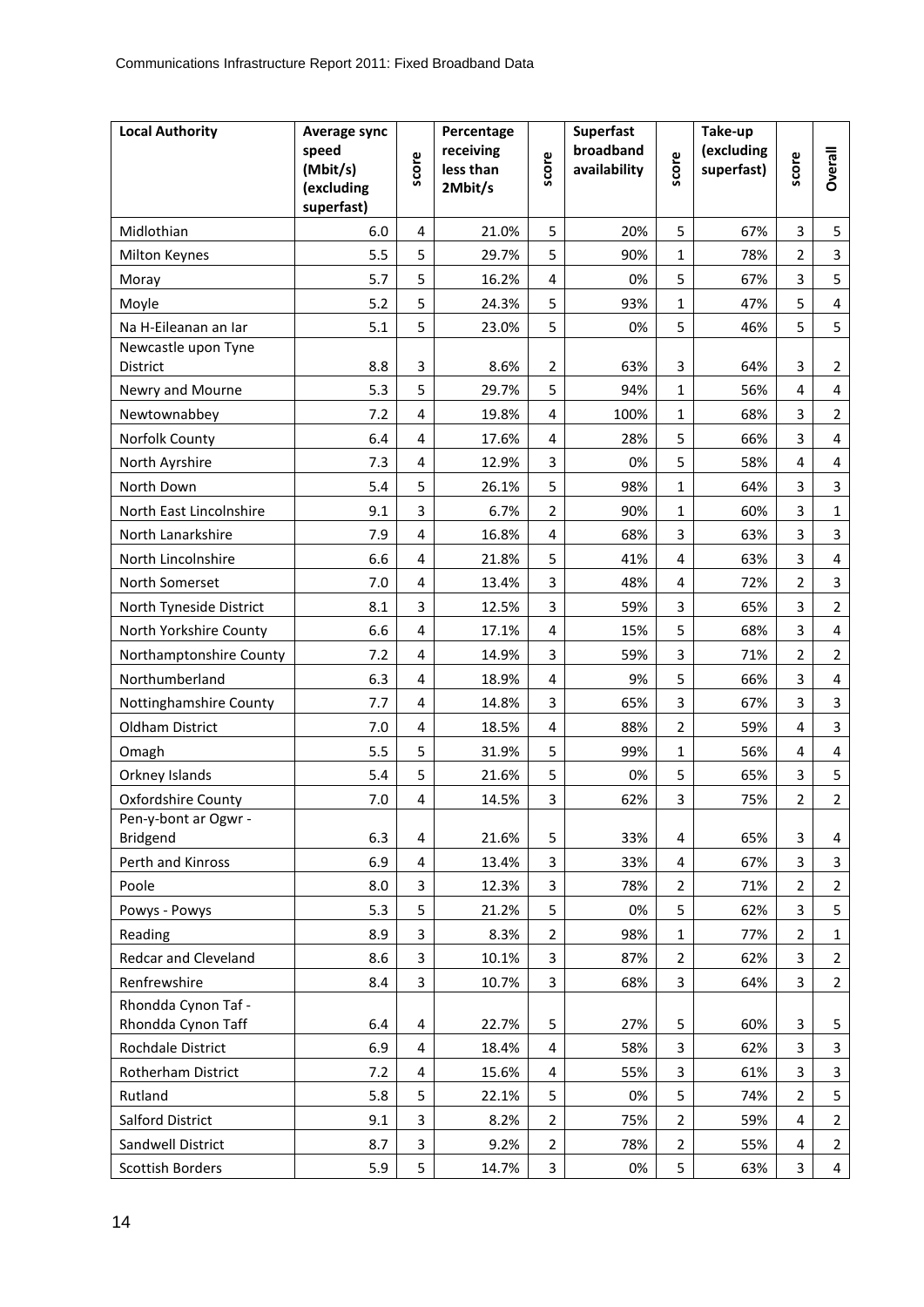| <b>Local Authority</b>       | Average sync<br>speed<br>(Mbit/s)<br>(excluding<br>superfast) | score                   | Percentage<br>receiving<br>less than<br>2Mbit/s | score          | <b>Superfast</b><br>broadband<br>availability | score          | Take-up<br>(excluding<br>superfast) | score          | <b>Overall</b>          |
|------------------------------|---------------------------------------------------------------|-------------------------|-------------------------------------------------|----------------|-----------------------------------------------|----------------|-------------------------------------|----------------|-------------------------|
| Sefton District              | 8.8                                                           | 3                       | 8.3%                                            | $\overline{2}$ | 68%                                           | 3              | 65%                                 | 3              | $\overline{2}$          |
| Sheffield District           | 7.2                                                           | 4                       | 16.4%                                           | $\overline{4}$ | 70%                                           | $\overline{2}$ | 61%                                 | 3              | $\overline{3}$          |
| Shetland Islands             | 5.5                                                           | 5                       | 19.9%                                           | $\overline{4}$ | 0%                                            | 5              | 71%                                 | 2              | $\overline{\mathbf{4}}$ |
| Shropshire                   | 5.8                                                           | 5                       | 18.9%                                           | $\overline{4}$ | 3%                                            | 5              | 67%                                 | 3              | 5                       |
| Sir Benfro -                 |                                                               |                         |                                                 |                |                                               |                |                                     |                |                         |
| Pembrokeshire                | 4.8                                                           | 5                       | 25.5%                                           | 5              | 0%                                            | 5              | 60%                                 | $\overline{3}$ | 5                       |
| Sir Ceredigion -             |                                                               |                         |                                                 |                |                                               |                |                                     |                |                         |
| Ceredigion                   | 4.8                                                           | 5                       | 25.3%                                           | 5              | 0%                                            | 5              | 61%                                 | 3              | 5                       |
| Sir Ddinbych -               |                                                               |                         |                                                 |                |                                               |                |                                     |                |                         |
| Denbighshire                 | 6.7                                                           | 4                       | 14.9%                                           | 3              | 0%                                            | 5              | 67%                                 | 3              | 4                       |
| Sir Fynwy -<br>Monmouthshire | 6.1                                                           | 4                       | 16.8%                                           | $\overline{4}$ | 16%                                           | 5              | 69%                                 | 3              | 4                       |
| Sir Gaerfyrddin -            |                                                               |                         |                                                 |                |                                               |                |                                     |                |                         |
| Carmarthenshire              | 5.3                                                           | 5                       | 25.6%                                           | 5              | 0%                                            | 5              | 60%                                 | 3              | 5                       |
| Sir y Fflint - Flintshire    | 5.7                                                           | 5                       | 21.5%                                           | 5              | 22%                                           | 5              | 68%                                 | 3              | 5                       |
| Sir Ynys Mon - Isle of       |                                                               |                         |                                                 |                |                                               |                |                                     |                |                         |
| Anglesey                     | 5.4                                                           | 5                       | 21.9%                                           | 5              | 0%                                            | 5              | 60%                                 | 3              | 5                       |
| Slough                       | 6.4                                                           | $\overline{4}$          | 22.7%                                           | 5              | 98%                                           | $\mathbf{1}$   | 68%                                 | 3              | $\overline{3}$          |
| Solihull District            | 8.3                                                           | 3                       | 10.0%                                           | 3              | 89%                                           | $\overline{2}$ | 68%                                 | 3              | $\overline{2}$          |
| Somerset County              | 6.0                                                           | 4                       | 17.7%                                           | 4              | 4%                                            | 5              | 70%                                 | 2              | 4                       |
| South Ayrshire               | 6.4                                                           | 4                       | 14.8%                                           | 3              | 0%                                            | 5              | 62%                                 | 3              | 4                       |
| South Gloucestershire        | 8.0                                                           | 3                       | 13.4%                                           | 3              | 75%                                           | $\overline{2}$ | 72%                                 | 2              | $\overline{2}$          |
| South Lanarkshire            | 7.7                                                           | 4                       | 15.2%                                           | 4              | 59%                                           | 3              | 65%                                 | 3              | $\overline{3}$          |
| South Tyneside District      | 8.2                                                           | 3                       | 14.2%                                           | 3              | 77%                                           | $\overline{2}$ | 57%                                 | 4              | $\overline{2}$          |
| Southend-on-Sea              | 9.3                                                           | 3                       | 5.8%                                            | $\overline{2}$ | 77%                                           | $\overline{2}$ | 68%                                 | 3              | $\overline{2}$          |
| St. Helens District          | 8.0                                                           | 3                       | 14.7%                                           | 3              | 83%                                           | $\overline{2}$ | 63%                                 | 3              | $\overline{2}$          |
| <b>Staffordshire County</b>  | 6.7                                                           | 4                       | 18.2%                                           | 4              | 47%                                           | 4              | 66%                                 | 3              | $\overline{4}$          |
| Stirling                     | 6.4                                                           | 4                       | 16.3%                                           | 4              | 0%                                            | 5              | 69%                                 | 3              | 4                       |
| <b>Stockport District</b>    | 8.8                                                           | 3                       | 8.3%                                            | 2              | 94%                                           | 1              | 67%                                 | 3              | 1                       |
| Stockton-on-Tees             | 8.3                                                           | 3                       | 14.2%                                           | 3              | 84%                                           | $\overline{2}$ | 64%                                 | 3              | $\overline{2}$          |
| Strabane                     | 5.8                                                           | 5                       | 26.1%                                           | 5              | 99%                                           | $\mathbf{1}$   | 52%                                 | 4              | 4                       |
| <b>Suffolk County</b>        | 6.3                                                           | 4                       | 19.8%                                           | 4              | 29%                                           | 5              | 69%                                 | 3              | 4                       |
| <b>Sunderland District</b>   | 6.9                                                           | 4                       | 18.0%                                           | 4              | 55%                                           | 3              | 60%                                 | 3              | 3                       |
| <b>Surrey County</b>         | 7.4                                                           | $\overline{4}$          | 13.7%                                           | 3              | 77%                                           | $\overline{2}$ | 78%                                 | 2              | $\overline{2}$          |
| Swindon                      | 7.6                                                           | 4                       | 13.1%                                           | 3              | 87%                                           | $\overline{2}$ | 71%                                 | 2              | $\overline{2}$          |
| <b>Tameside District</b>     | 7.7                                                           | 4                       | 10.5%                                           | 3              | 86%                                           | $\overline{2}$ | 61%                                 | 3              | $\overline{2}$          |
| Telford and Wrekin           | 8.3                                                           | $\overline{3}$          | 10.1%                                           | 3              | 75%                                           | $\overline{2}$ | 67%                                 | 3              | $\overline{2}$          |
| The City of Brighton and     |                                                               |                         |                                                 |                |                                               |                |                                     |                |                         |
| Hove                         | 9.3                                                           | 3                       | 8.0%                                            | $\overline{2}$ | 92%                                           | $\mathbf{1}$   | 80%                                 | 1              | 1                       |
| Thurrock                     | 8.0                                                           | 3                       | 14.3%                                           | 3              | 75%                                           | $\overline{2}$ | 71%                                 | $\overline{2}$ | $\overline{2}$          |
| Torbay                       | 8.6                                                           | 3                       | 7.0%                                            | $\overline{2}$ | 42%                                           | 4              | 65%                                 | 3              | $\overline{2}$          |
| Tor-faen - Torfaen           | 5.8                                                           | 5                       | 21.7%                                           | 5              | 27%                                           | 5              | 63%                                 | 3              | 5                       |
| <b>Trafford District</b>     | 8.5                                                           | $\overline{\mathbf{3}}$ | 9.4%                                            | $\overline{2}$ | 87%                                           | $\overline{2}$ | 72%                                 | $\overline{2}$ | $\mathbf{1}$            |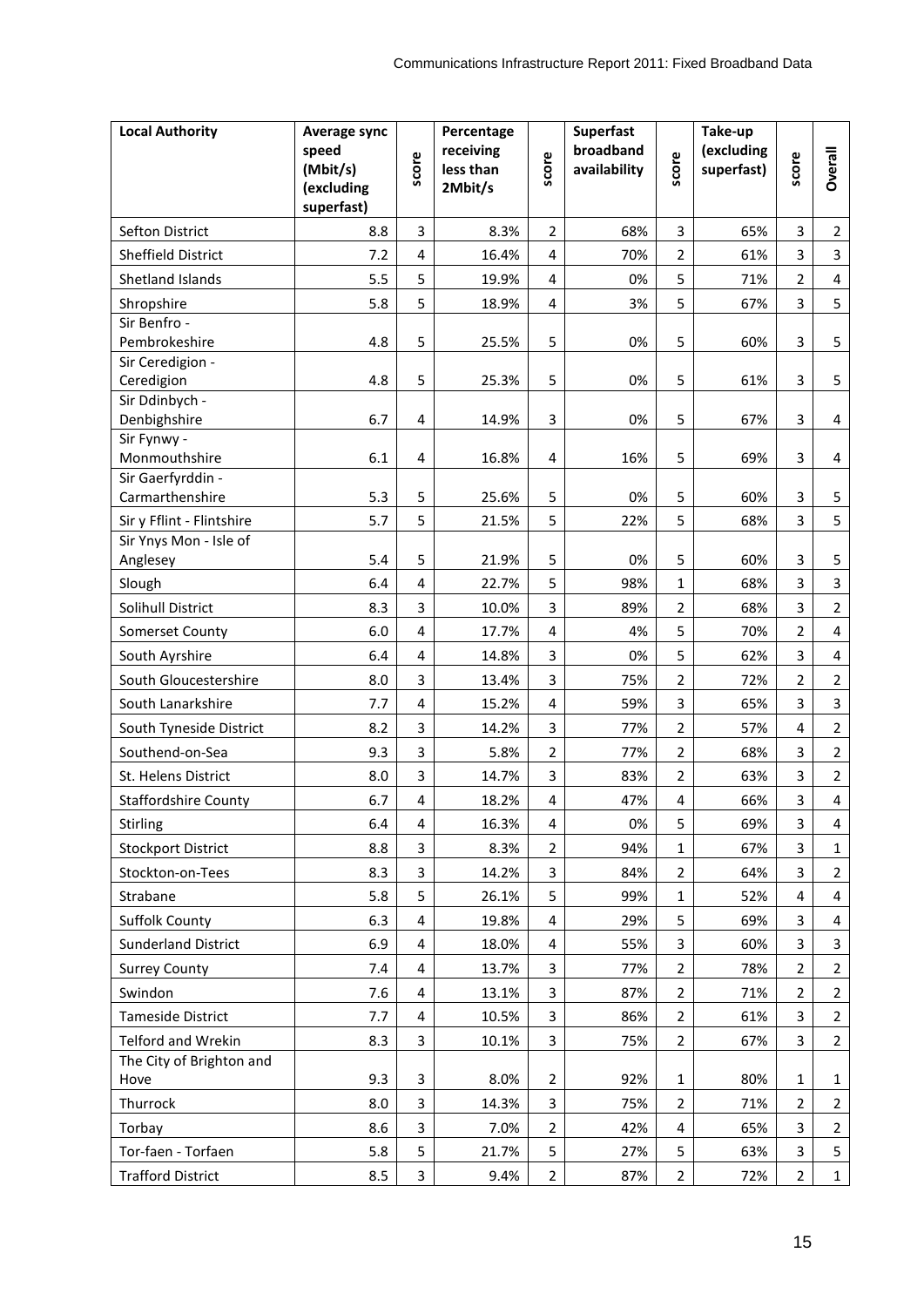| <b>Local Authority</b>       | Average sync<br>speed<br>(Mbit/s)<br>(excluding<br>superfast) | score | Percentage<br>receiving<br>less than<br>2Mbit/s | score | <b>Superfast</b><br>broadband<br>availability | score          | Take-up<br>(excluding<br>superfast) | score          | Overall        |
|------------------------------|---------------------------------------------------------------|-------|-------------------------------------------------|-------|-----------------------------------------------|----------------|-------------------------------------|----------------|----------------|
| <b>Wakefield District</b>    | 6.8                                                           | 4     | 20.0%                                           | 5     | 54%                                           | 3              | 62%                                 | 3              | 4              |
| <b>Walsall District</b>      | 8.2                                                           | 3     | 10.6%                                           | 3     | 87%                                           | $\overline{2}$ | 58%                                 | 4              | 2              |
| Warrington                   | 7.5                                                           | 4     | 16.7%                                           | 4     | 76%                                           | $\overline{2}$ | 70%                                 | $\overline{2}$ | 2              |
| <b>Warwickshire County</b>   | 6.8                                                           | 4     | 18.1%                                           | 4     | 66%                                           | 3              | 70%                                 | 2              | 3              |
| West Berkshire               | 6.9                                                           | 4     | 14.2%                                           | 3     | 63%                                           | 3              | 77%                                 | $\overline{2}$ | 2              |
| <b>West Dunbartonshire</b>   | 9.5                                                           | 3     | 6.5%                                            | 2     | 89%                                           | 2              | 61%                                 | 3              | 2              |
| West Lothian                 | 7.5                                                           | 4     | 13.7%                                           | 3     | 45%                                           | 4              | 70%                                 | $\overline{2}$ | 3              |
| <b>West Sussex County</b>    | 7.3                                                           | 4     | 13.3%                                           | 3     | 42%                                           | 4              | 73%                                 | 2              | 3              |
| <b>Wigan District</b>        | 8.6                                                           | 3     | 11.1%                                           | 3     | 87%                                           | 2              | 63%                                 | 3              | $\overline{2}$ |
| Wiltshire                    | 6.8                                                           | 4     | 14.4%                                           | 3     | 43%                                           | 4              | 74%                                 | 2              | 3              |
| Windsor and Maidenhead       | 5.6                                                           | 5     | 24.4%                                           | 5     | 94%                                           | $\mathbf{1}$   | 78%                                 | $\overline{2}$ | 3              |
| <b>Wirral District</b>       | 8.3                                                           | 3     | 9.9%                                            | 2     | 60%                                           | 3              | 65%                                 | 3              | $\overline{2}$ |
| Wokingham                    | 7.0                                                           | 4     | 18.9%                                           | 4     | 82%                                           | $\overline{2}$ | 78%                                 | $\overline{2}$ | 2              |
| <b>Worcestershire County</b> | 6.1                                                           | 4     | 19.0%                                           | 4     | 59%                                           | 3              | 70%                                 | 2              | 3              |
| Wrecsam - Wrexham            | 5.9                                                           | 5     | 19.1%                                           | 4     | 0%                                            | 5              | 64%                                 | 3              | 5              |
| York                         | 7.1                                                           | 4     | 13.5%                                           | 3     | 59%                                           | 3              | 70%                                 | $\overline{2}$ | 2              |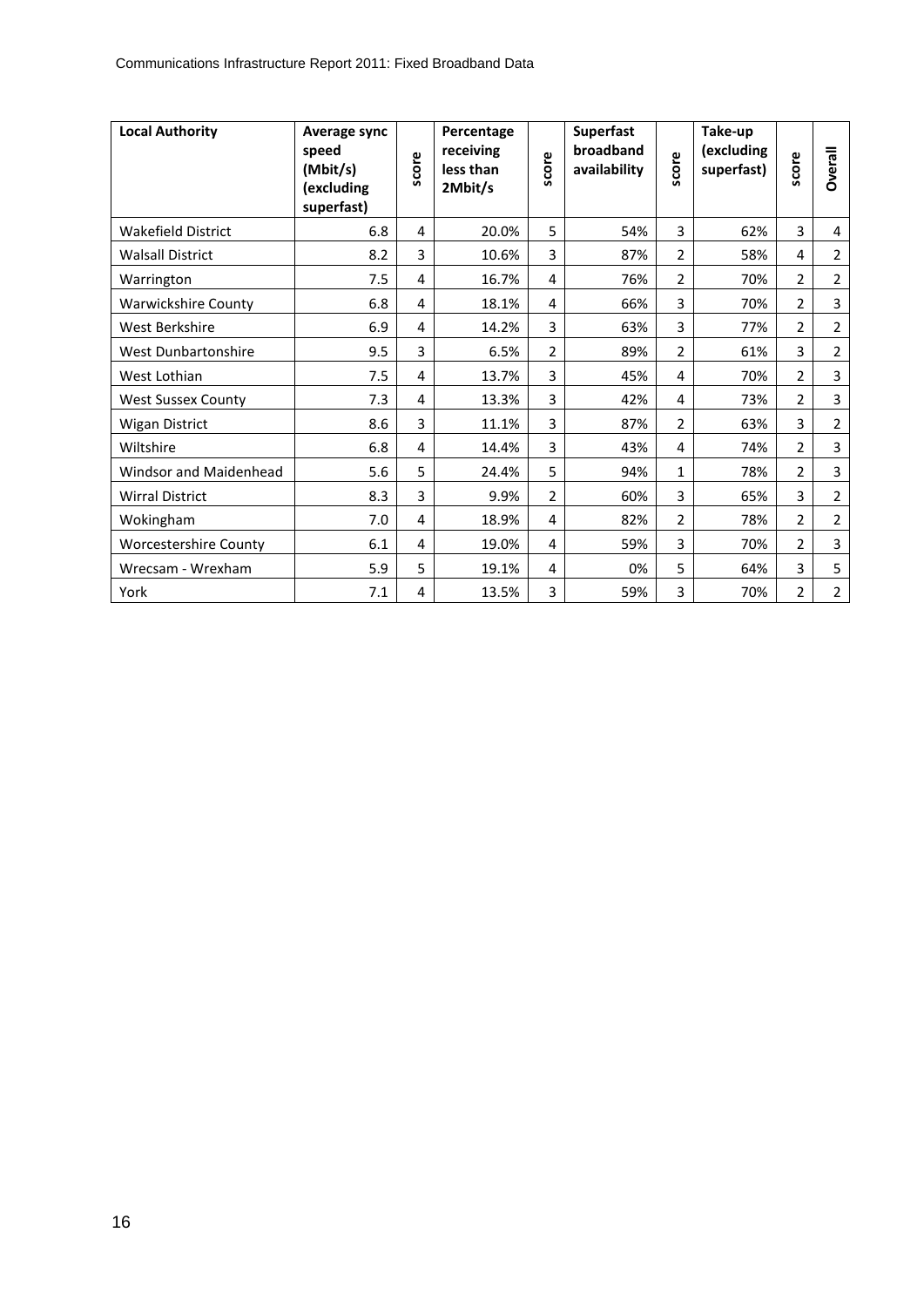

**Figure A1.2 UK fixed broadband map: overall view**

Map data copyright of Google 2011, PPWK and TeleAtlas 2011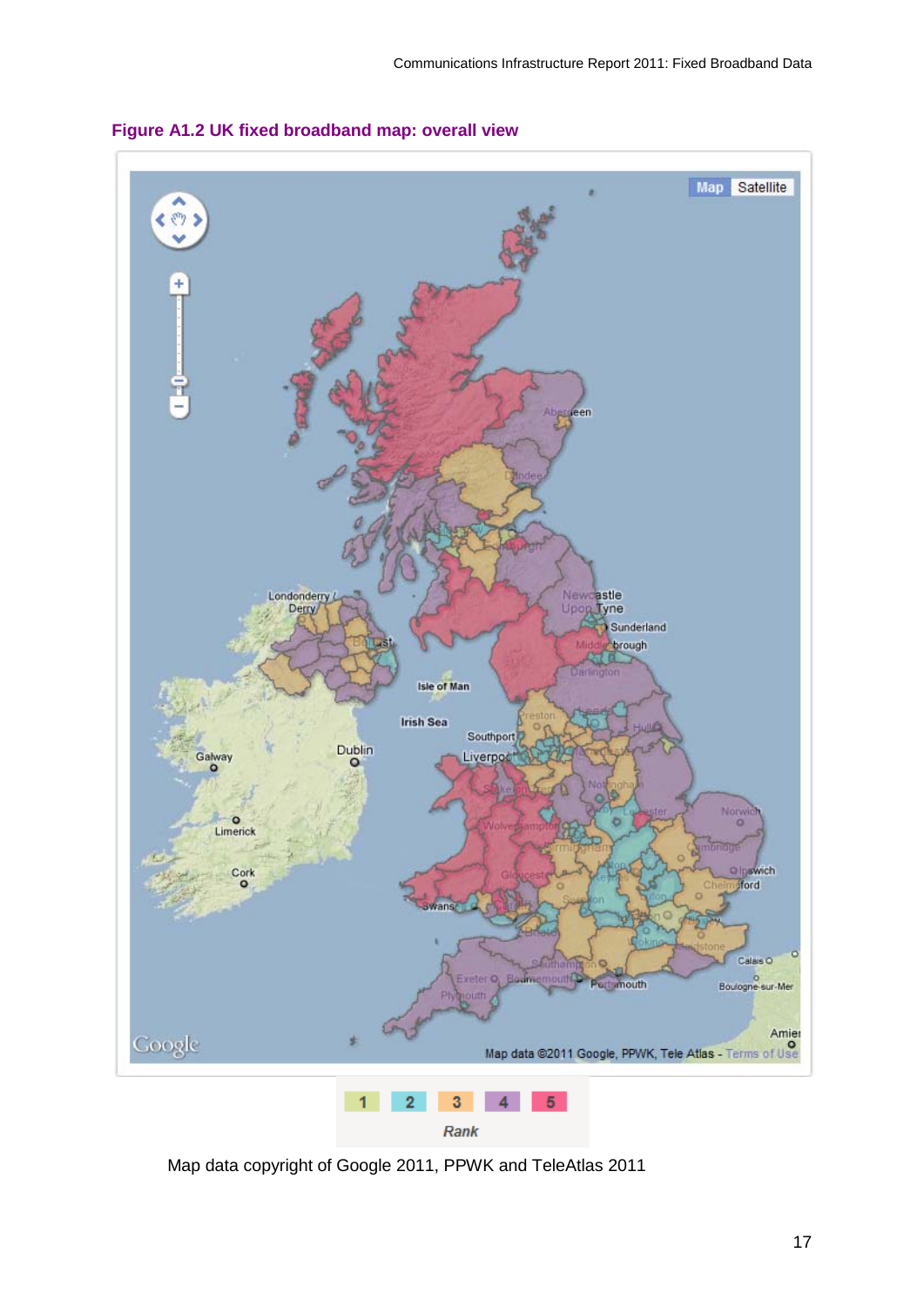#### **Annex 2**

# <span id="page-18-0"></span>Detailed methodology

### **Detailed methodology**

- A2.1 This annex provides details of the methodology used to derive the figures presented in the Annex 1.
- A2.2 Data from a number of sources have been used, including Openreach, Virgin Media and the larger Internet Service Providers (ISPs). Geographic information has been used from Ordnance Survey.

### **Market size**

- A2.3 To derive take-up and availability figures it has been necessary to define a potential market size i.e. the number broadband connections that would be required to achieve 100% take-up in an area.
- A2.4 We have used data from Ordnance Survey & the Post Office relating to the number of residential and non-residential postal delivery points per post code (this excludes PO Boxes) to define the market size.

### **Broadband take-up**

- A2.5 The number of active broadband connections has been derived by adding the total number of Virgin Media and Wight Cable cable broadband connections with the number of telephone lines operated by Kingston Communications and those Openreach leases to ISPs.
- A2.6 The figures do not include superfast broadband connections. The latest publically available figures from BT an Virgin Media suggest that there are currently less than 500k superfast broadband connection in the UK, fewer than 3% of total broadband connections. Due to this relatively low level of take-up, and the commercial sensitivity regarding the regional variations in take-up, we have decided not to include superfast take-up in this report. However, we will consider including these statistics in future reports as the market matures.

#### **Superfast broadband availability**

- A2.7 We have reported on the proportion of residential and non-residential addresses that are within postcodes served by Virgin Media's cable network or the Digital Region FTTC cabinets and/or the BT exchanges which Openreach has enabled for one or more FTTC cabinets.
- A2.8 However, it should be noted that not all cabinets attached to a FTTC exchange will necessarily have been upgraded to fibre. This may be because the cabinet serves too few lines to be economically viable at today's cost of deployment, or it may be that Fibre to the Premises (FTTP) will be deployed at a later date. In addition, some lines served from a FTTC cabinet may not support speeds in excess of 24Mbit/s due to the length of the line from the cabinet to the customer premises. Typically, 80% to 90% of premises within an exchange area will be enabled for superfast broadband when an exchange is enabled.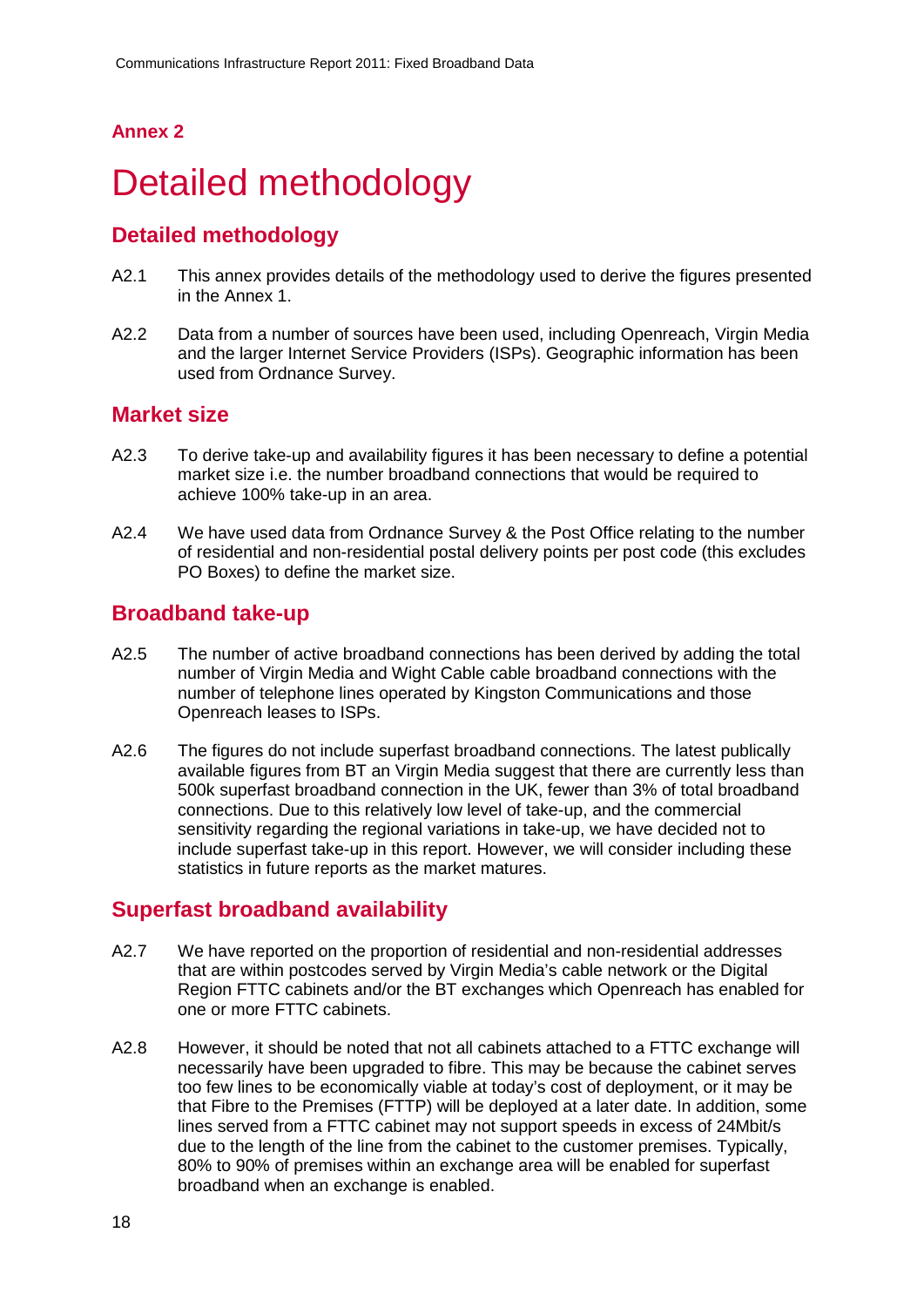- A2.9 Given these limitations, our methodology will tend to overestimate the availability of superfast broadband delivered using FTTC. However, a significant proportion of FTTC deployment is currently within the footprint of Virgin Media's cable network and so superfast availability will be virtually 100% in these areas. Whilst there will be a margin of error in the absolute level of availability outside of the cable networks, the metric does allow relative availability in different areas to be compared.
- A2.10 As FTTC coverage extends significantly beyond the cable footprint we will look to refine the methodology to ensure any gaps in superfast coverage are identified.

### **Average modem sync speeds**

- A2.11 For broadband delivered over telephone lines using the family of "Digital Subscriber Line" (DSL) technologies, the modem sync speed is the downstream data rate at which the ISPs equipment in the local exchange sends data to the customer's broadband modem. Speeds will vary depending on what technology is deployed (e.g. ADSL support a maximum of 8 Mbit/s, ADSL2+ support up to 24Mbit/s) and the quality of the telephone line (which is primarily driven by its length).
- A2.12 The modem sync speed represents the highest possible speed that data can be transferred across the line (when using the particular DSL technology variant). In practice, the speeds achieved by the end user will always be lower because some of the capacity of the connection is required for information to help send the users data across the internet. Speeds may also reduce further when there is network congestion or web servers are heavily loaded.
- A2.13 Whilst modem sync speeds do not therefore directly reflect end user experience, they are a very useful proxy of the state of the UK broadband over telephone line infrastructure.
- A2.14 Our calculations of average modem sync speeds also include existing cable broadband connections. For these connections we have used the headline speed of the broadband package of each existing consumer to calculate the average (e.g. 10Mbit/s, 20Mbit/s etc.). In practice, the modem sync speeds set by the cable operator are usually higher than the headline package speed to ensure that end users can experience the advertised speed.
- A2.15 The average modem sync speeds presented in the report are based on our analysis of over 13m broadband connections. The composition of the sample reflects the mix of technologies (ADSL, ADSL2+, Cable) and telephone line lengths in use across the UK. Due to the reasons explained above, the sample does not include data from the relatively small percentage of superfast broadband connections in the UK.

### **Receiving less than 2Mbit/s broadband**

- A2.16 Using the same sample of DSL connections used to derive the average modem sync speeds, we have identified the percentage of customers receiving broadband over their telephone line at speeds of less than 2 Mbit/s.
- A2.17 As outlined above, speeds experienced by end users will always be less than their modem sync speed. To account for this, we have identified those connections that have modem sync speeds of less than 2.2Mbit/s, thereby allowing for a 10% overhead on the connection.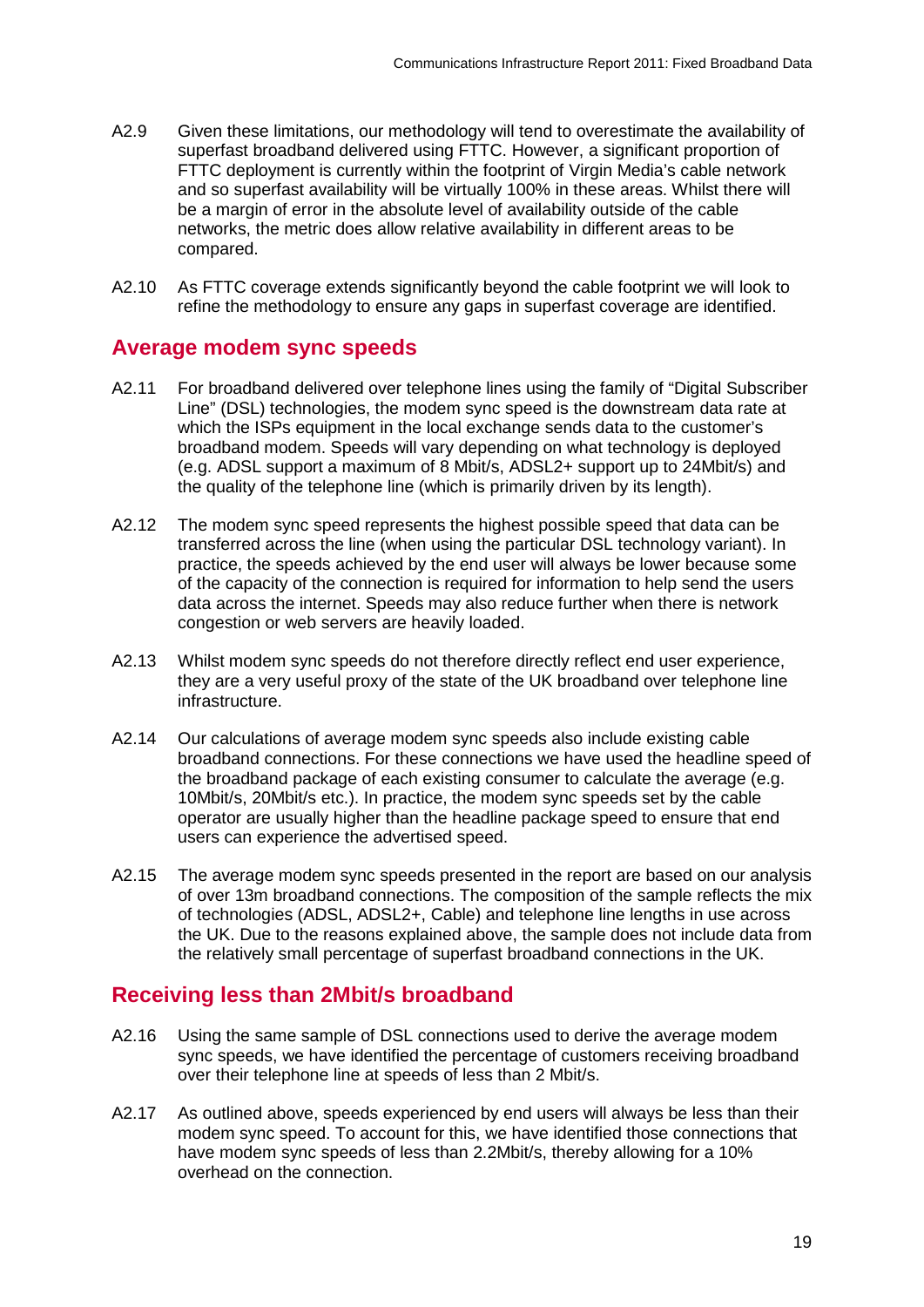- A2.18 Some customers may be on low speed legacy broadband packages e.g.1 Mbit/s and hence are included in the metric. Whilst these customer may simply need to switch to a different package (e.g. up to 8Mit/s) to achieve higher speeds, some customers will have been placed on these slower speed packages because it has already been established that their line cannot support higher speeds and restricting the speed can improve the stability of the connection. We have therefore chosen not to exclude these customers from our calculations.
- A2.19 Our analysis does not include a measure of the percentage of premises that are unable to receive broadband even at very low speeds (for example, because they are too far from the telephone exchange). This is because we only have data on active broadband connections. We estimate that less than 1% of premises nationally are unable to get a broadband connection at all. In practice, the percentage of customers unable to achieve 2Mbit/s is likely to be an accurate barometer of those that cannot get a service at all as the primary factor driving both metrics is the average line length.
- A2.20 We have not adjusted the measure to reflect the percentage of consumers receiving less than 2Mbit/s who could improve their speeds by switching to cable or FTTC networks (where these are available at their address) or addressing problems with in home installation that are effecting their speed. We expect that these actions could significantly reduce the number of consumers receiving less than 2Mbit/s and we intend to do further analysis to understand the impact of such actions in each local authority area.

### **Five point scale**

- A2.21 To allow easier comparison of the results across the 200 administrative authorities we have mapped each metric onto a 5 point scale. The mappings have been primarily chosen to provide an even distribution across the scale, although Government objectives have also been considered. For example, a score of 1 for superfast broadband availability requires over 90% availability to reflect the Government's goals.
- A2.22 Having derived a 1-5 score of each metric, these have been added to produce an overall score for each authority (minimum possible score is 4, maximum is 20). These total scores have also been converted to a 5 point scale.
- A2.23 The thresholds used to convert each metric and the overall score to its corresponding 5 point scale are shown in figure A2.1

| <b>Score</b>   | Take-up         | <b>Superfast</b><br>availability | Average modem sync<br>speed (Mbit/s) | <b>Receiving less</b><br>than 2Mbit/s | <b>Overall</b> |
|----------------|-----------------|----------------------------------|--------------------------------------|---------------------------------------|----------------|
| -1             | $>= 80%$        | $>= 90%$                         | $>=16%$                              | $< 5\%$                               | < 10           |
| ا 2            | 70% to <80%     | 70\% to $< 90\%$                 | 10% to $<$ 16%                       | 5% to $< 10\%$                        | 10 to $<$ 12   |
| $\overline{3}$ | 60% to $< 70\%$ | 50% to <70%                      | $8\%$ to $< 10\%$                    | 10\% to $<15\%$                       | 12 to $<$ 14   |
| 4              | 50\% to $<60\%$ | 30\% to $< 50\%$                 | $6\%$ to $<8\%$                      | 15% to $< 20\%$                       | 14 to $<$ 16   |
| $\sqrt{5}$     | < 50%           | < 30%                            | $<6\%$                               | $>= 20%$                              | $>= 16$        |

#### **Figure A2.1 Thresholds to derive 5 point scales**